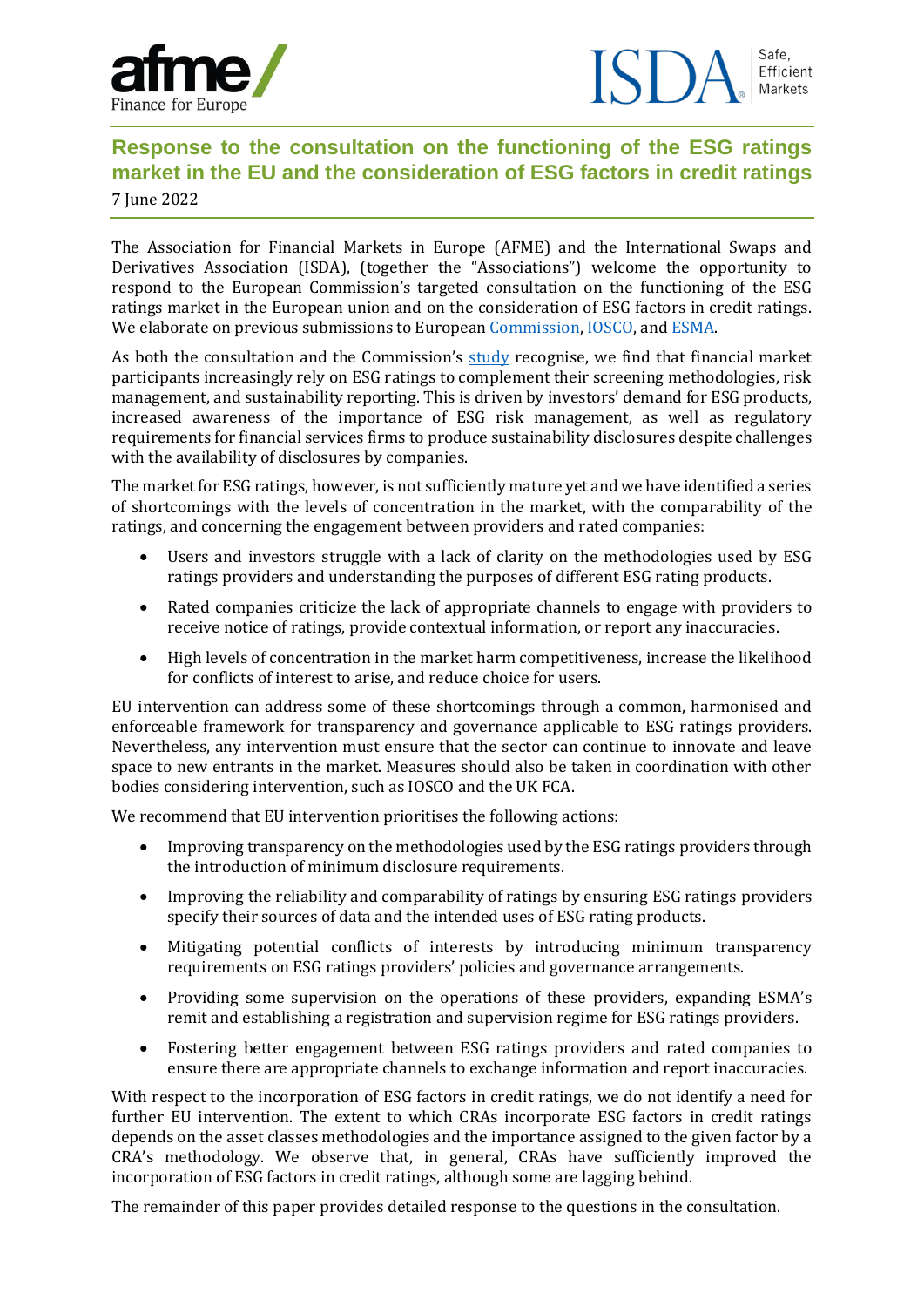## **PART A – ESG RATINGS**

## **I. Use of ESG ratings and dynamics of the market**

### **1. Questions for investors, asset managers and benchmark administrators**

Do you use ESG ratings?

- Yes, very much
- Yes, a little
- No

Please explain

- Use of ESG ratings increased rapidly alongside investors' demand, offering of sustainable investment products, sustainability risks and opportunities, and sustainability-related regulatory pressure.
	- o Uses include supporting the assessment of the ESG performance of companies, the related creation of different sustainable investment products or sustainabilitylinked bonds, loans, derivatives, guarantee facilities, hedging agreements, accounts receivables, supply chain finance, and to identify sustainability risks and opportunities in this context.
- The imperfect sequencing of sustainability disclosure requirements made financial institutions increasingly reliant on third-parties to obtain information and make estimations.
- ESG ratings only partially make up for the lack of publicly available information. In most case, ESG ratings complement banks' own datasets and assessment methodologies. Subscription to ESG rating services is often paired with the purchase of raw ESG data.

Which type of ESG ratings do you use?

ESG ratings providing an opinion on companies:

- ESG ratings providing an opinion on opportunities
- ESG ratings providing an opinion on the compliance of companies with frameworks and rules
- Exposure to and management of ESG risks
- ESG ratings providing an opinion on a company performance towards certain objectives
- ESG ratings providing an opinion on the impact of companies on the society and environment
- ESG ratings providing an opinion on the ESG profile of the company

ESG ratings providing an opinion on investment funds or other financial products (please specify which financial products):

- Investment funds
- Others (comment box)
- Exposure to and management of ESG risks
- Impact on the society and environment
- ESG characteristics
- Other specialised ratings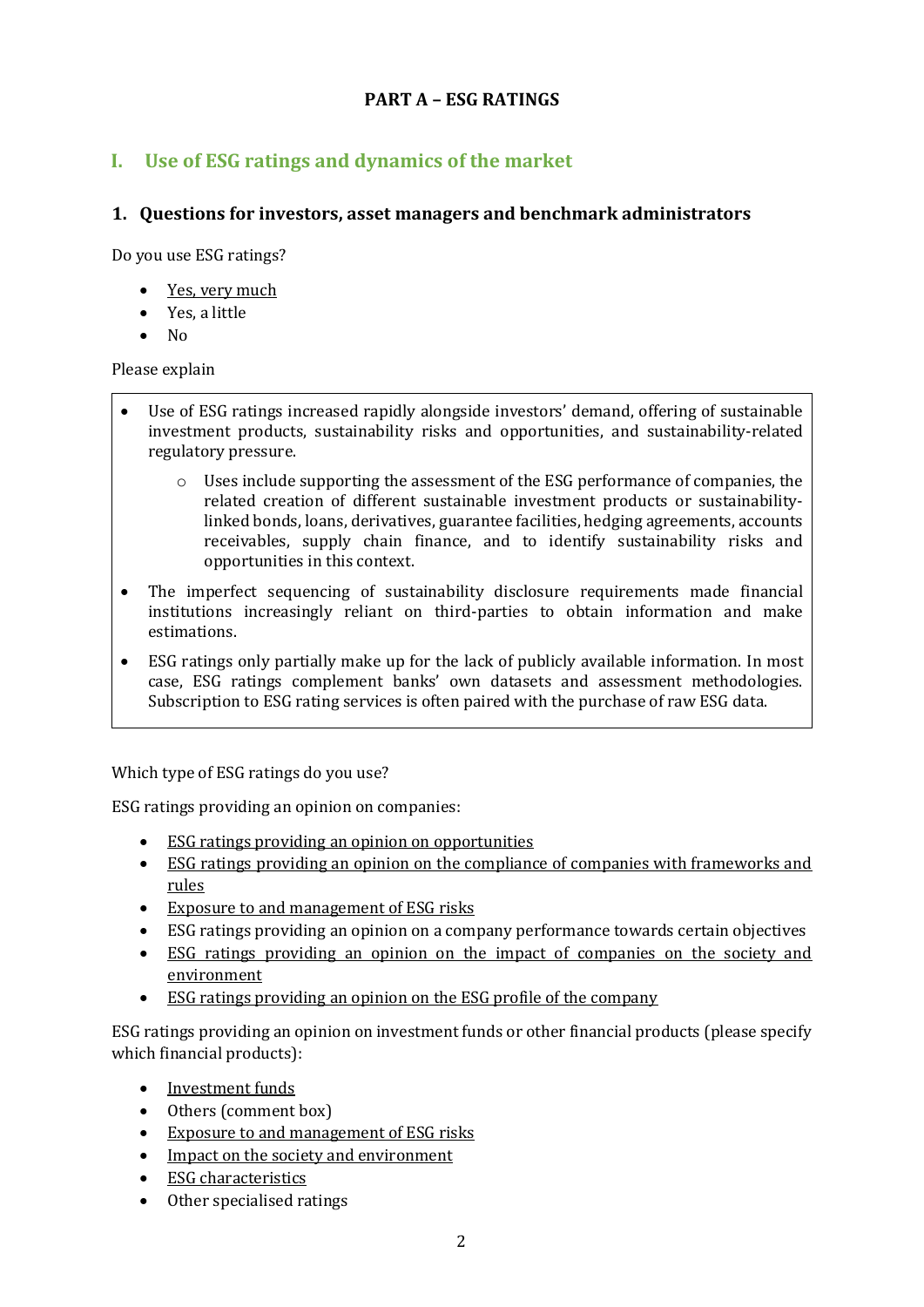- None
- Not applicable

If you responded that you use specialised ratings, please indicate which one  $(s)$ :

N/A

To what degree do you use ESG ratings in investment or other financing decisions on the a scale of from 1 to 10 (1- very little, 10 – decisive)?

5

Do you use overall ESG ratings or ratings of individual Environmental, Social or Governance factors?

- Overall ESG ratings
- Ratings of an individual Environmental, Social and Governance factors
- Ratings of specific elements within the Environmental, Social and Governance factors,
- Other types, please specify

Do you buy ESG ratings as a part of a larger package of services?

- Yes
- No
- Not applicable

If you responded yes to the previous question, what other services do you buy?

Packages of services may include ESG screening, company and fund ratings, controversy screenings, ESG data.

If you responded yes to the previous question, do you consider that buying ESG ratings as a part of a larger package would give rise to potential conflicts of interests?

Both the Commission's [study](https://op.europa.eu/en/publication-detail/-/publication/d7d85036-509c-11eb-b59f-01aa75ed71a1/language-en/format-PDF/source-183474104) and IOSCO's [report](https://www.iosco.org/library/pubdocs/pdf/IOSCOPD681.pdf) correctly identify the potential conflicts of interest that may be caused by providers' increasingly broad range of services offered.

What are you using ESG ratings for? (multiple choice)

- as a starting point for internal analysis
- as one of many sources of information that influence the investment decisions
- to meet regulatory or reporting requirements
- as a decisive input into an investment decision
- as a reference in financial contracts and collaterals
- for risk management purposes
- other(s).

If you use ESG ratings for other purposes, please specify which ones?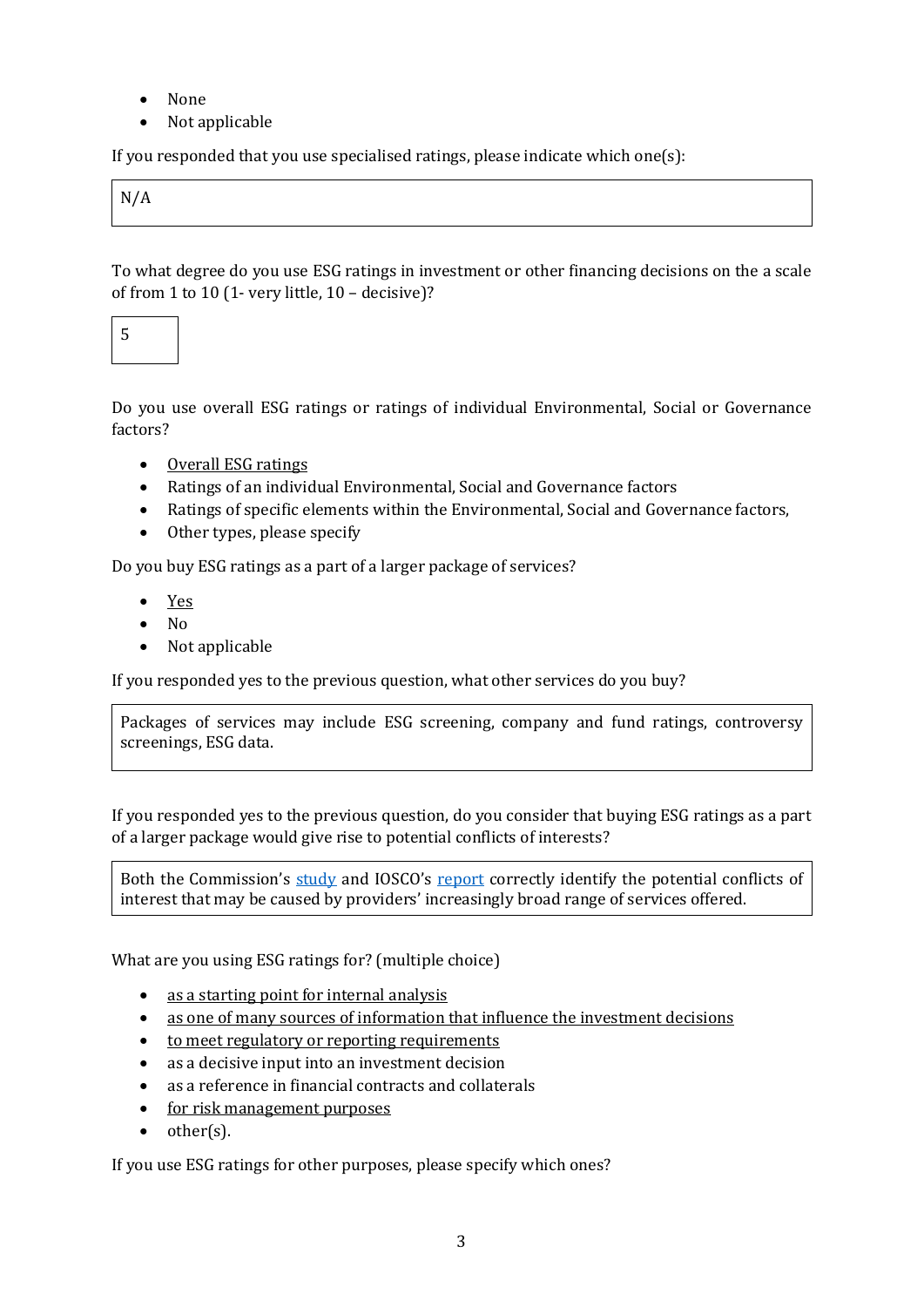ESG ratings are used to assess clients' sustainability strategies, to complement banks' internal analysis tools (including for due diligence purposes), and they can also be used as KPIs in sustainability-linked transactions. ESG ratings are also used for controversy screening and to assess counterparties' ESG risk.

Do you refer to ESG ratings in any public documents or materials?

- Yes
- No

If you responded yes to the previous question, specify the type of documents of materials

ESG ratings can be used when illustrating the process followed when issuing green/sustainability bonds, regarding the need to obtain a second-party opinion on adherence to market principles. It could also be used to determine pay-outs in the context of ESG-linked derivatives.

In the context of Sustainability-Linked Derivatives (SLDs), having an independent third party minimizes the risk of moral hazard and the potential for conflicts of interest to arise given the economic consequences of meeting or failing to meet sustainability KPIs. It may also minimize potential disputes. The involvement of a third party will be intrinsic where the KPI is linked to a counterparty's general ESG rating. This is because the counterparty will be deemed to have met the KPI if it is granted a specific rating by the ESG rating agency. In other cases, the third party will need to be specifically chosen and appointed by the counterparties. This third party may be (without limitation) an auditor, environmental consultant or expert in the particular subject matter of the KPI.

What do you value and need most in ESG ratings:

- transparency in data sourcing and methodologies.
- timeliness, accuracy and reliability of ESG ratings,
- final score of individual factors
- aggregated score of all factors
- rating report explaining the final score or aggregated score
- specific information, please explain
- data accompanying rating
- other aspects

If you responded 'other aspects' to the previous question, please explain why :

- While different providers' scores on the same company may diverge, transparency in data sourcing and methodologies is essential for users.
	- $\circ$  Users need clarity on what ESG ratings are measuring whether it is ESG risk exposure, governance practices, level of disclosure, physical or transition risks, etc.
	- $\circ$  Where an individual ratings provider offers different types of reports, transparency in regards to the differing methodologies behind each report and the type of underlying data relied upon (e.g. public vs. private) is very important.
	- $\circ$  Where transparency is insufficient, users often choose to purchase raw data instead. Links and references to sources provided by ESG ratings are particularly valuable.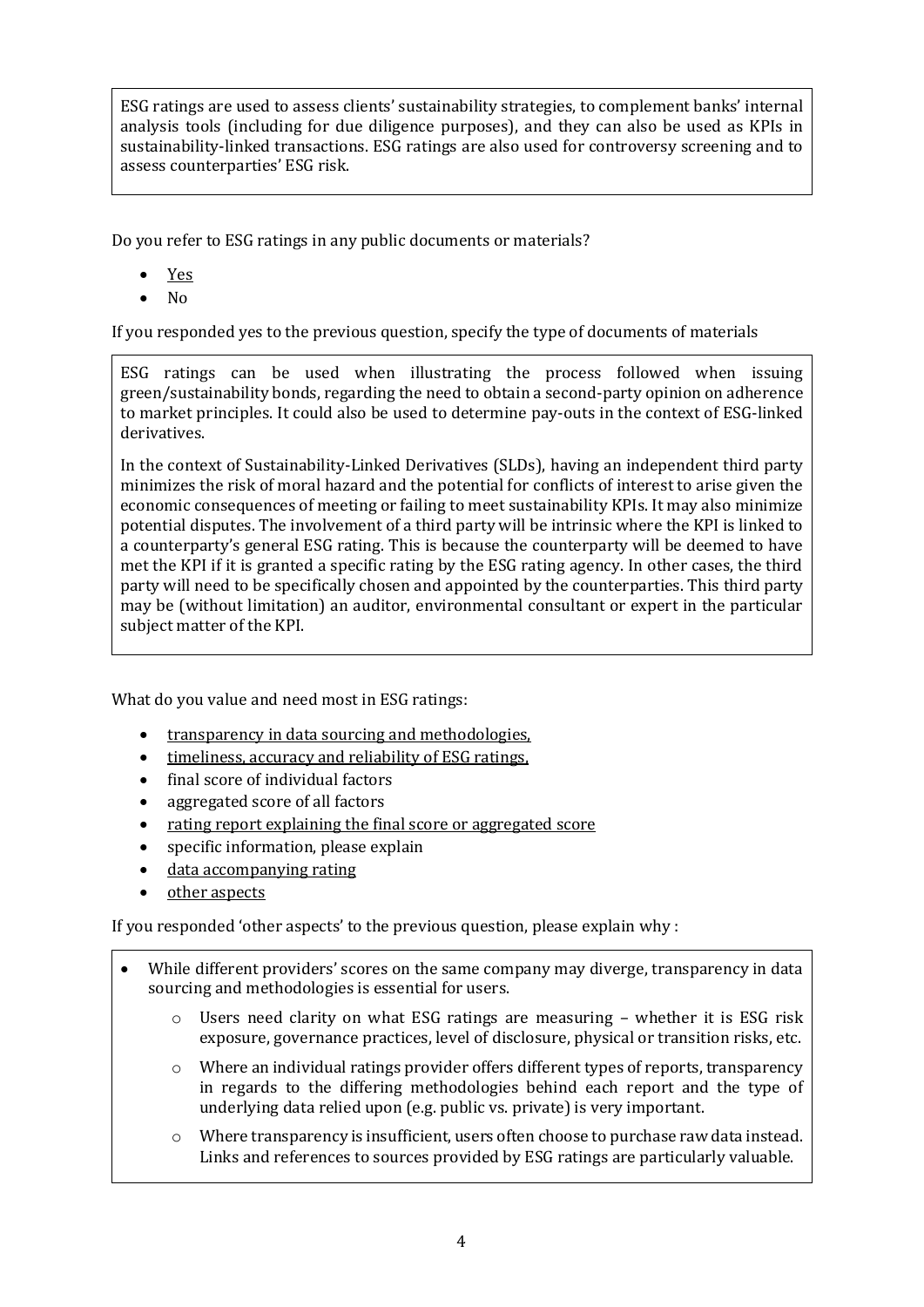- o Treatment of controversies and how they affect the final rating is usually not transparent enough.
- o While regulatory requirements should be mindful of enhancing the transparency of methodologies, they should not interfere in the methodological freedom of rating providers, with a view to not stifling innovation in the field of ESG ratings.
- o It is also important that a change to an ESG score is provided to all market participants in a consistent and transparent way. Where certain market participants are not aware of a change (or do not have access) to an ESG ratings' change, this can lead to distortion within the market.
- Timeliness, accuracy, and reliability of ESG ratings is also essential for a fair and effective market, especially when ratings are employed to help meeting regulatory requirements or for the provision of loans - and thus have an impact on the cost for companies to raise capital.
	- $\circ$  In addition to timeliness, the frequency of updates is a highly important factor.
- Users value forward-looking metrics and strategic considerations on rated companies' transition towards a sustainable business above backward-looking information. Users would also benefit from increased transparency on whether the data is backward looking or forward looking.
- A rating report explaining the final score or aggregated score provides invaluable contextual information for users to understand the purpose of each rating and identify the most relevant information and the most appropriate use for each rating.
- Due to the given complexity of adherence to ESG regulation, users will increasingly need information on companies' alignment to ESG regulation, for example the degree of alignment with the EU taxonomy regulation.
- We also use information on a broader range of ESG factors, in particular with regard to the Principle Adverse Impacts (PAIs) such as the level of GHG emissions or biodiversity.
	- Due to the varying interpretations and applications (of EU Taxonomy and SFDR) by data vendors, Asset Managers' choice of ESG data provider will have a significant impact on the ESG / Sustainability profiles of their investments. This is both in terms of the data that is used internally to apply the regulation and in how this is communicated externally / reported to clients.
	- o Transparency/reliability of data is key: the methodologies for estimating carbon data – and therefore the data itself – vary considerably from provider to provider. The same is true of the collection and verification methods that determine which carbon data is considered to be "reported".
- Users would value a more granular categorisation of companies into different sectors. Ratings often cluster companies into broad sectors without providing granular analysis. The incorrect sector classification affects the comparison between companies because the material factors used to assess the rating may be different depending on the sectors.
- Users' choice of providers is also influenced by the coverage of rated companies, usually low for private ones, as well as the resources that the provider is endowed with.

To what degree to you consider the ESG ratings market to be competitive and allows for choice of ESG rating providers at reasonable costs, on a scale from 1 (not competitive) to 10 (very competitive)?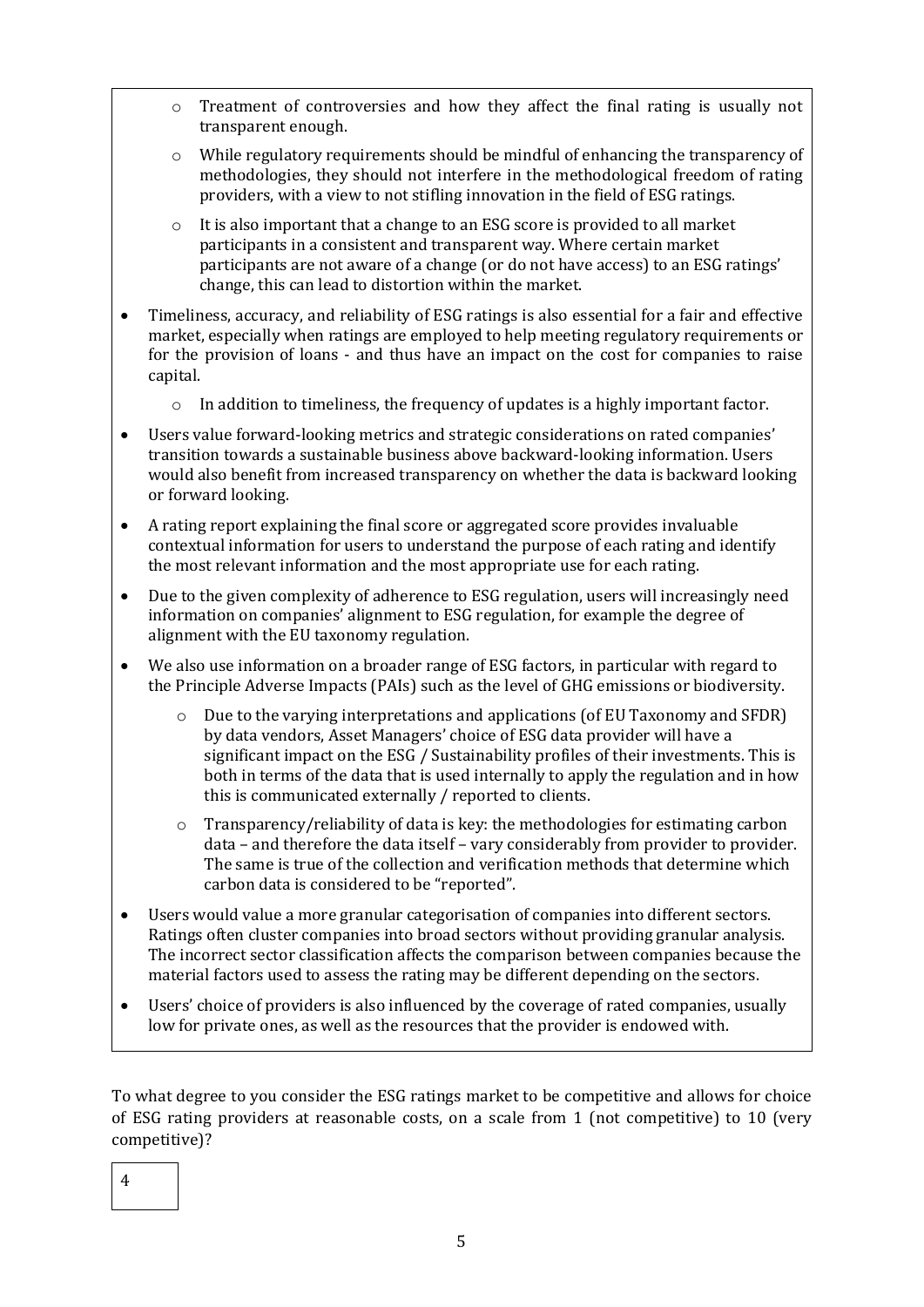The ESG ratings market has both expanded and contracted over recent years – with new players coming on to the market, but the larger ones consolidating even larger bases. It is for this latter reason that we believe it has become less competitive. The inability to offer a single rating product answering all users' needs also introduces the need to rely on multiple rating providers. Low competitiveness, combined with the need for users to rely on multiple providers in a market with few participants, contribute to reducing choice and increasing costs in the market.

#### **Questions for companies subject to ratings**

Do you have access to ESG ratings of your own company?

- Yes
- No
- No opinion
- ESG ratings are usually albeit not always unsolicited, and there can often be very little interaction between score providers and companies.
- Companies may not be aware that they are rated by certain providers or may not receive updates when there are changes to their rating.
- Rated companies should be given notice of unsolicited ratings being prepared or existing ratings being updated, while being offered sufficient time to provide precise data and relevant contextual information.

To what degree do you use ESG ratings to assess the way you manage sustainability risks and opportunities and your impact on the outside world, on a scale from 1 (not determinant) to 10 (determinant)?

4

If you do not use ratings, what do you use to assess the way you manage sustainability risks and opportunities and your impact on the outside world?

- Certain firms track progress in ESG performance against their strategic objectives, often assessing their sustainability risks and impact on the outside world on the basis of a double materiality assessment.
	- o Progress is measured against internal KPIs, alongside regulatory indicators provided by TCFD, NFRD, Pillar 3 requirements, as well as the forthcoming CSRD and CSDDD.
- Firms rely on feedback from investors, clients, and external parties, combined with internal risk management practices (climate, rep, legal risk).

#### • **Questions for all respondents**

Do you consider that the market of ESG ratings will continue to grow?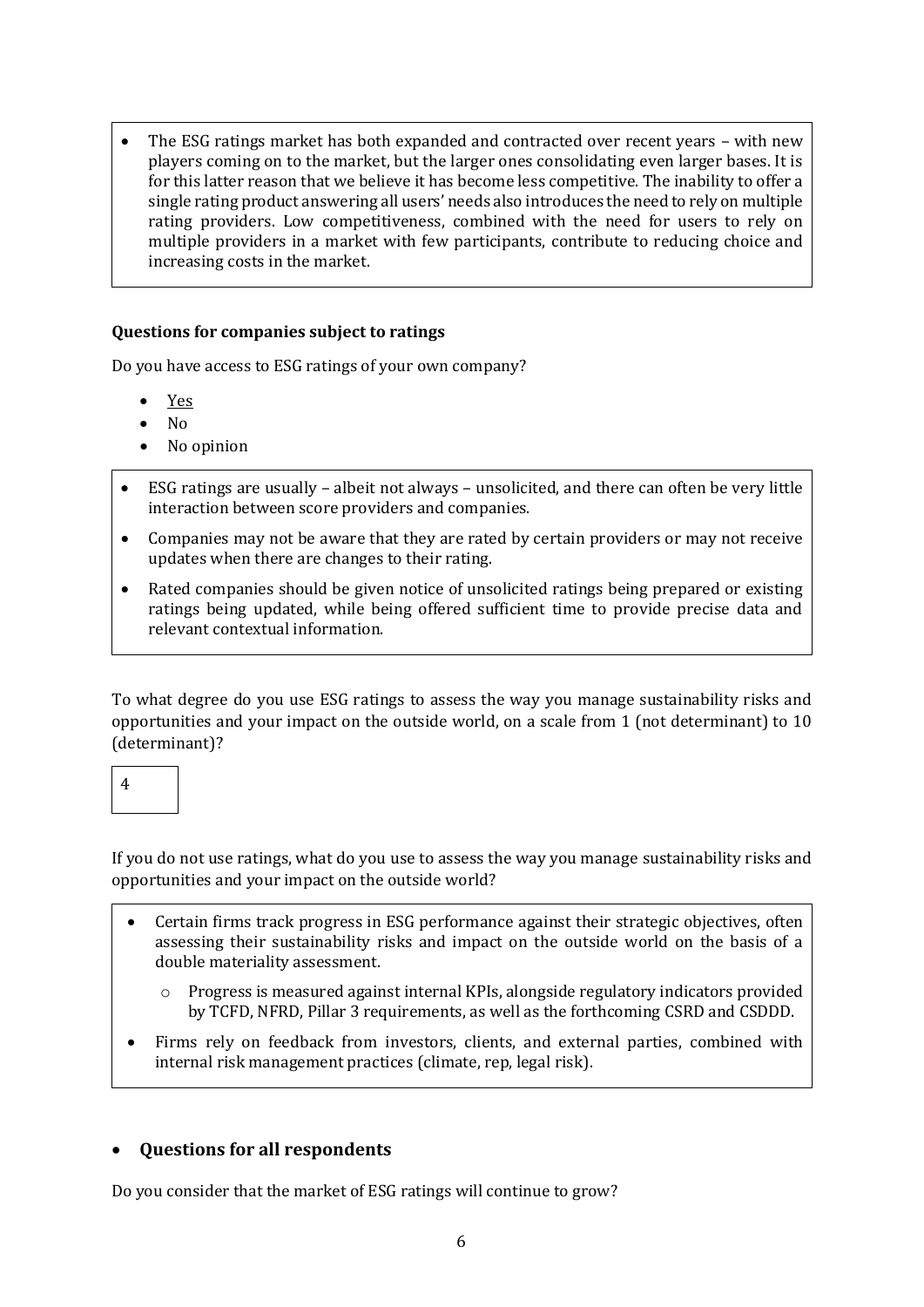- Yes
- No
- No opinion

If you responded 'yes' to the previous question, to what extent do you expect the following factors to be decisive, on a scale from 1 (not at all) to 10 (very much)?

| $\overline{7}$ | Growth in demand from investors in ratings of companies for their investment decisions |
|----------------|----------------------------------------------------------------------------------------|
| 6              | Growth in demand from companies in ratings including on rating future strategies       |
| 8              | Further standardisation of info disclosed by companies and other market participants   |
|                | <b>Other</b>                                                                           |

If you responded 'other' to the previous question, please specify the other reasons you see for this market to continue to grow

- Growth in demand from financial institutions driven by regulation and increased reliance on third parties to meet disclosure requirements where companies are not required to disclose relevant sustainability information.
- Growth in demand from financial institutions for ESG financial risk management purposes.
- Growth in demand from financial institutions to structure ESG financial services and products (e.g., sustainability-linked bonds and loans).
- Growth in demand driven by an overall increase in the availability and quality of ESG information, in turn improving the reliability and quality of ESG ratings.

Are you considering to use more ESG ratings in the future?

- Yes, to a large degree
- Yes, to some degree
- No
- No opinion

If you responded 'yes' to the previous question, please explain why

- An overall increase in the use of ESG ratings will be a consequence of the key drivers described above.
- The increase is conditional on the ESG market's shortcomings being addressed as in recommendations for EU intervention outlined below. Certain firms will still choose to rely on their internal assessments.
- We expect market participants to increase the use of third-party ESG Ratings to demonstrate their ESG credentials and the solidity of their sustainability strategies

Do you mostly use ESG ratings from smaller or larger market players?

- Exclusively from large market players
- Mostly from larger market players
- Mixed
- Mostly from smaller market players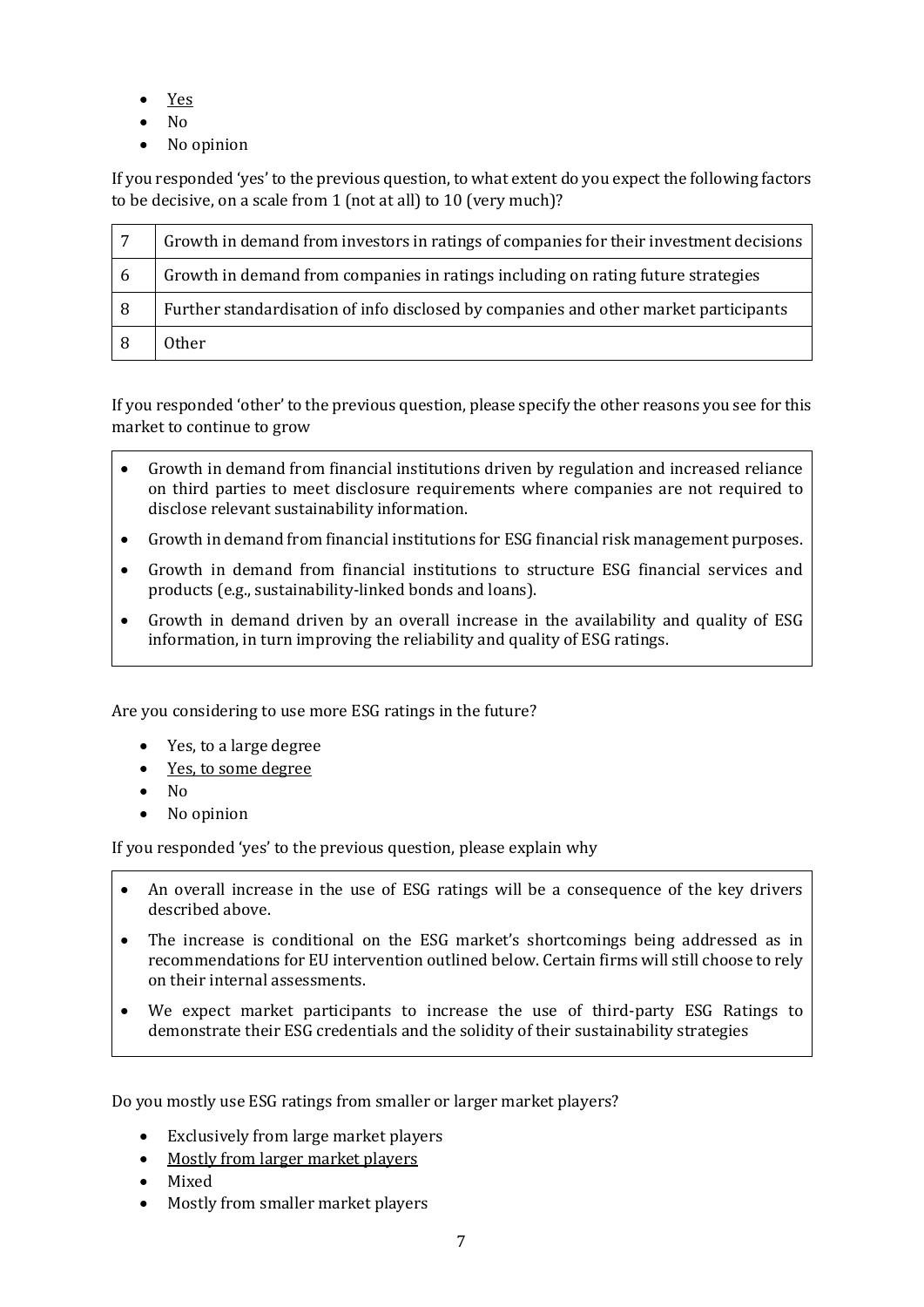- Exclusively from smaller market players
- Not applicable

If you use mostly or exclusively ratings from large ESG rating providers, what are the main reasons for this?

Larger market players tend to be able to provide a broader coverage in terms of scope and global servicing. They also tend to be recognised as credible providers.

Users value in a ESG Rating provider the quality of its methodology and the amplitude of its database. Large market players, already established in the market for decades, are well placed to provide quality assessment and historical data, while also enjoying a certain standing and credibility in the investor community. However, even the larger players could improve the transparency of the methodologies used.

Nevertheless, some smaller providers are specialized in a given set of data, (Carbon, climate, controversies…) geographical, industry. To reach full coverage, users often need to rely on multiple providers. A wide variety of ESG ratings and data products have emerged, and the importance of these products in banks' processes have increased.

Only a small number of providers have a global presence. On the other hand, a larger number of smaller providers with a more regional focus or offering have more specialized services.

These smaller actors generally have a specific regional presence, specialization in specific data sets, coverage. There is also a number of start-ups and fintech companies entering the market and offering new products, which usually focus on using and leveraging big data and artificial intelligence in their product offerings.

Other reasons banks subscribe to services from multiple providers include complementarity of the data, and the possibility to benchmark and compare different methodologies in the absence of global standards for the industry.

There is no single data provider capable of meeting all of banks' ESG data needs (e.g. niche biodiversity data) or there may be insufficient width of data coverage or some ESG ratings may be used as market reference by clients.

Do you consider there is a sufficient offer of ESG ratings from providers located in the European Union?

- Yes
- No
- No opinion

If you responded 'no' to the previous question, please explain why

We observe a high level of concentration of US agencies in the market for ESG ratings and data. A recent wave of consolidation contributed to this trend. While their headquarters are established outside of the EU, most third-country ESG ratings and data providers have established a solid presence in the Member States and carry out their services from offices based in the EU. Despite potential biases due to different practices in the collection and interpretation of ESG information, those non-EU providers show sufficient knowledge and expertise in the EU markets where they operate. Nevertheless, this unbalance in the market reflects poorly on the competitiveness of European players vis-à-vis those established in other jurisdictions.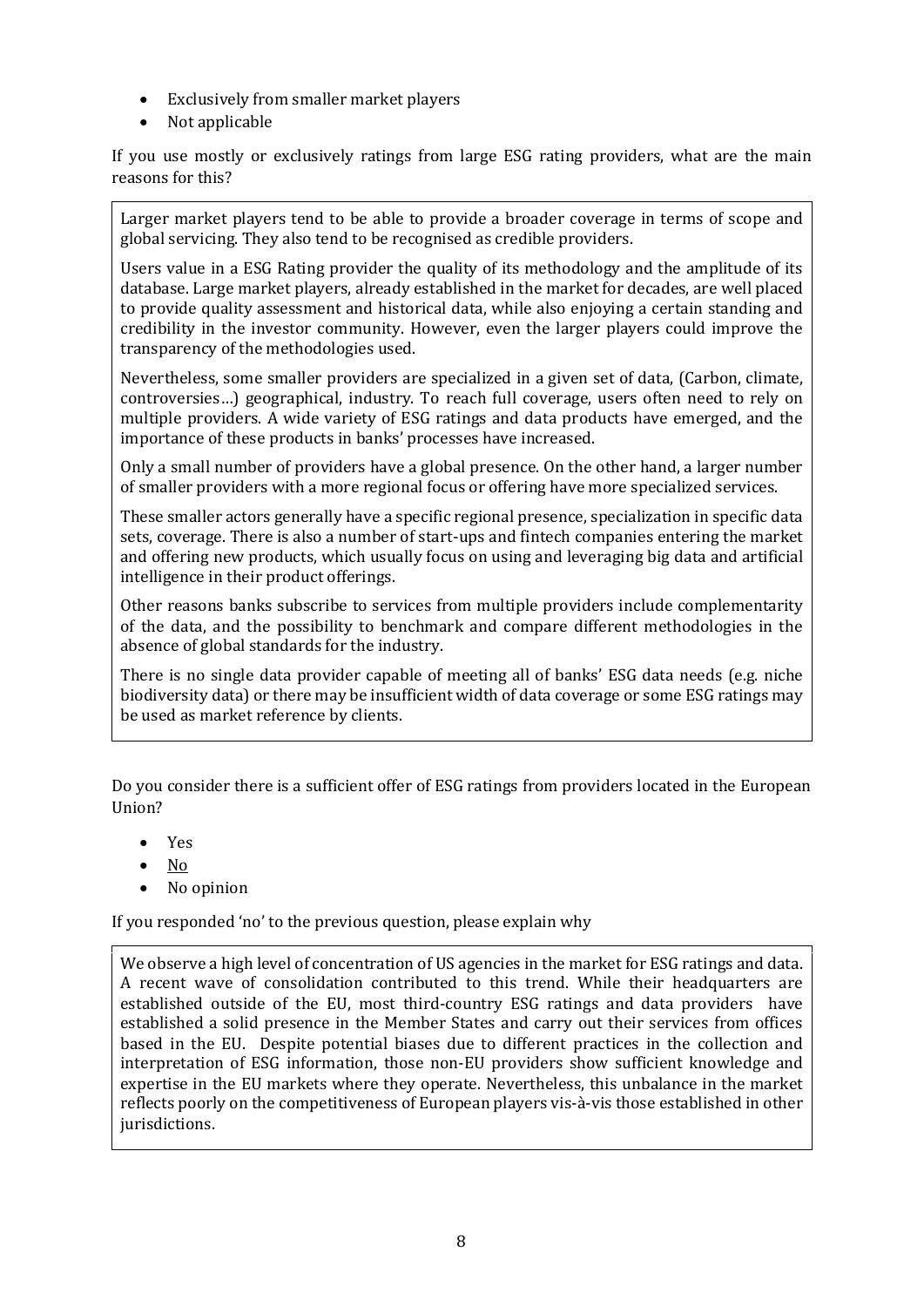Finally, do you use other types of ESG assessment tools than ESG ratings (e.g. controversy screening, rankings, qualitative assessments, etc.)?

- Yes
- No

Do you believe that due diligences carried out by users of ESG research are sufficient to ensure an acceptable level of quality?

- Yes
- No
- No opinion

If you replied 'no' to the previous question, would you see merit in refining the current definition of research under Directive 2014/65/EU1?

5000 characters maximum

Do you further believe that ESG research products have reached a sufficient level of maturity and comparability to allow users to fully understand the products they use?

- Despite significant improvements over recent years, ESG research products have not reached yet a sufficient level of maturity due to the transparency and governance issues described throughout the response.
- We are concerned that some organisations blindly follow and factor in ESG ratings into their selection process without fully understanding and appreciating the significant shortfalls.
- With regard to maturity, ESG ratings need to keep up with user needs, in particular by developing methodologies and by identifying reliable data points to support analysis on broader ESG topics such as biodiversity and also focus more on impact analysis. It is therefore necessary that financial institutions are provided with more data on these topics in order to be able to offer corresponding products.
- Furthermore, the coverage of asset classes needs to be broadened since data provided is very limited or non-existent, for instance on real estate, sovereigns or illiquid.
- As more qualitative and quantitative ESG data will be provided by companies when the CSRD becomes effective and as financial products will become more transparent because of the SFDR, EET and EuGBS, we expect the scope of companies and products assessed to further grow.

# **II. Functioning of the ESG ratings market**

How do you consider that the market of ESG ratings is functioning today?

- Well
- Not well

Please explain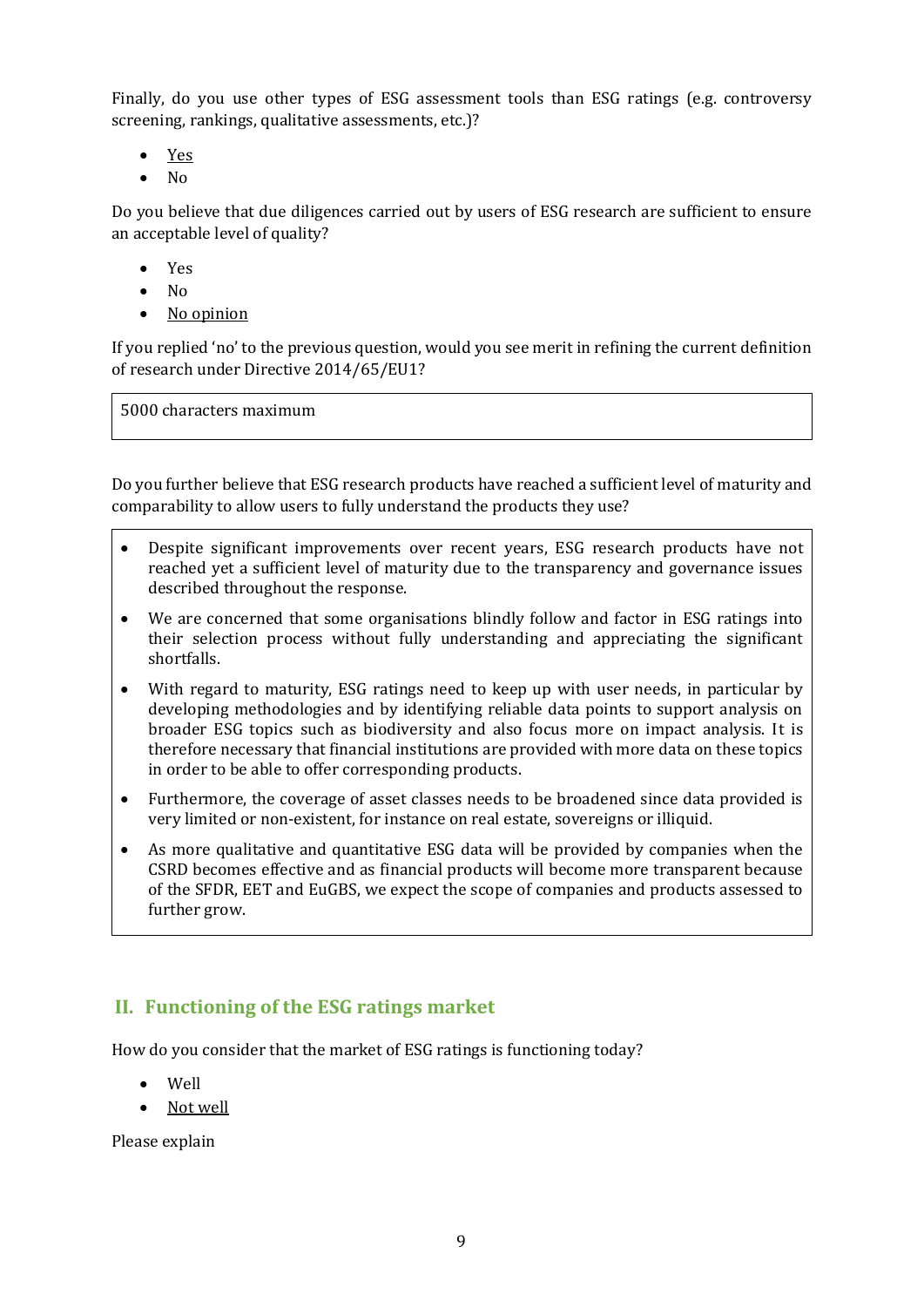- A well-functioning market would require adequate and meaningful engagement between providers of ESG ratings and rated companies.
- Market participants should be able to use ESG ratings providers to develop a clear view of the company's business, material sustainability impacts, and transition or adaptation plans.
- A well-functioning market also requires that providers and clients/users have a shared understanding of what the ESG ratings are measuring.
- In case of unsolicited ratings, data is frequently collected from public sources including company reports and, for controversy screening, from the media. These sources may be inaccurate or outdated and, if taken out of context, conclusions based on such information may be misleading for users. There is also sometimes a time lag between the data reported by the company and this being picked up in ESG ratings.
- While some providers provide processes to report inaccuracies in ESG ratings, the escalation process to report inaccuracies with unsolicited ESG ratings is frequently slow and time consuming and, in some cases, may imply obtaining a solicited (fee-paying) rating.
- As users of ESG ratings agencies, we believe that there is a lack of transparency regarding fees and clear explanations of complete product offerings, which makes choosing a provider difficult, time-consuming and resource-heavy.

To what degree do you consider that the following shortcomings / problems exist in the ESG ratings market, on a scale of from 1 to 10 (1- very little, 10 – important)?

| 6  | Lack of transparency on the operations of the providers                 |
|----|-------------------------------------------------------------------------|
| 10 | Lack of transparency on the methodologies used by the providers         |
| 8  | Lack of clear explanation of what individual ESG ratings measure        |
| 6  | Lack of common definition of ESG ratings                                |
| 6  | Variety of terminologies used for the same products                     |
| 8  | Lack of comparability between the products offered                      |
| 7  | Lack of reliability of the ratings                                      |
| 7  | Potential conflicts of interests                                        |
| 7  | Lack of supervision and enforcement over the functioning of this market |
| 8  | 0ther                                                                   |

If you responded 'other' to the previous question, please explain which ones:

One of the main problems with the current ESG ratings provided by third party firms is the lack of alignment with investors' needs and regulatory obligations. ESG ratings are not specifically built or adequate for the various EU disclosure requirements: assessment of principles adverse impact (PAI), Taxonomy-alignment, Pillar 3 reporting, etc. There needs to be more clarity on methodologies also regarding PAIs – particularly the most complex ones. The disparity in ESG ratings also has an impact on what is considered "sustainable" by the market.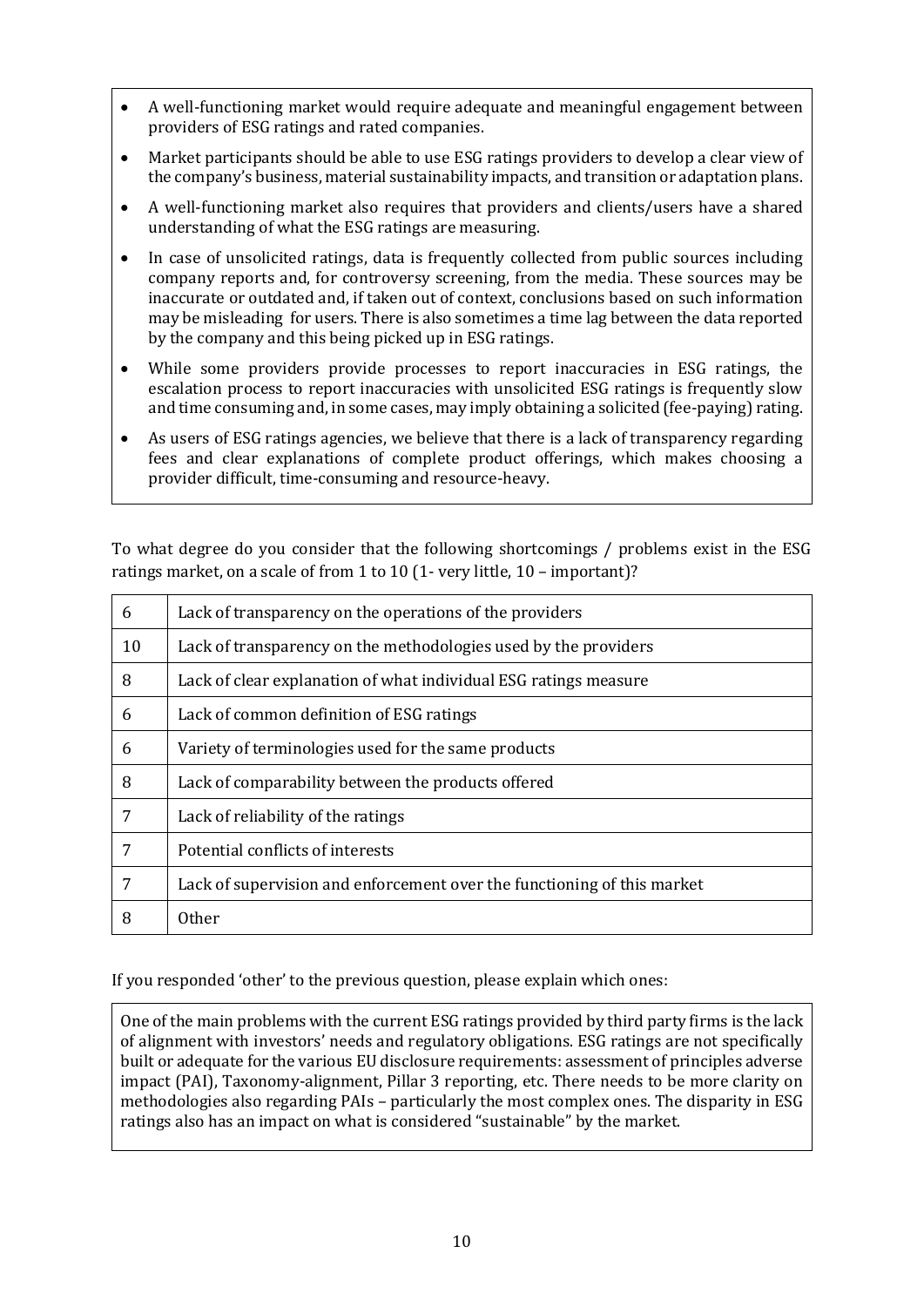What do you think of the quality of the ratings offered on a scale from 1 (very poor) to 10 (very good)?

5

Please explain why:

- The quality of the ratings offered is defined by their reliability and comparability, which is negatively affected by the lack of transparency on providers' sources and methodologies, as well as the lack of appropriate engagement with rated companies.
- The lack of comparability and reliability of the underlying data also affects negatively the quality of the ratings offered.

If you responded 'very poor' or 'poor' to the previous question, wo what degree do you consider that this affect your trust in the products that are offered, on a scale from 1 (no affect) to 10 (affects very much)?

8

Please explain why

The quality of the ratings offered is defined by their reliability and comparability, which is negatively affected by the lack of transparency on providers' sources and methodologies, as well as the lack of appropriate engagement with rated companies.

Do you consider that there are any significant biases with the methodology used by the providers?

- Yes
- No
- No opinion

If you responded yes to the previous question, please specify the biases

- Biases based on the size of the company rated
- Biases based on the location of the company
- Other biases

If you responded 'other biases' to the previous question, please explain which ones

- Most ratings only consider financial materiality and, as a result, the rating may not meet investors' expectations (including retail investors) unless providers clarify the purposes of the product and make sure to avoid confusion.
- Other potential biases stem from the condition of high market concentration in which providers operate.
- Given that some methodologies use different assessment factors depending on the sector, if the sector classification is not adequate, this can introduce bias, especially when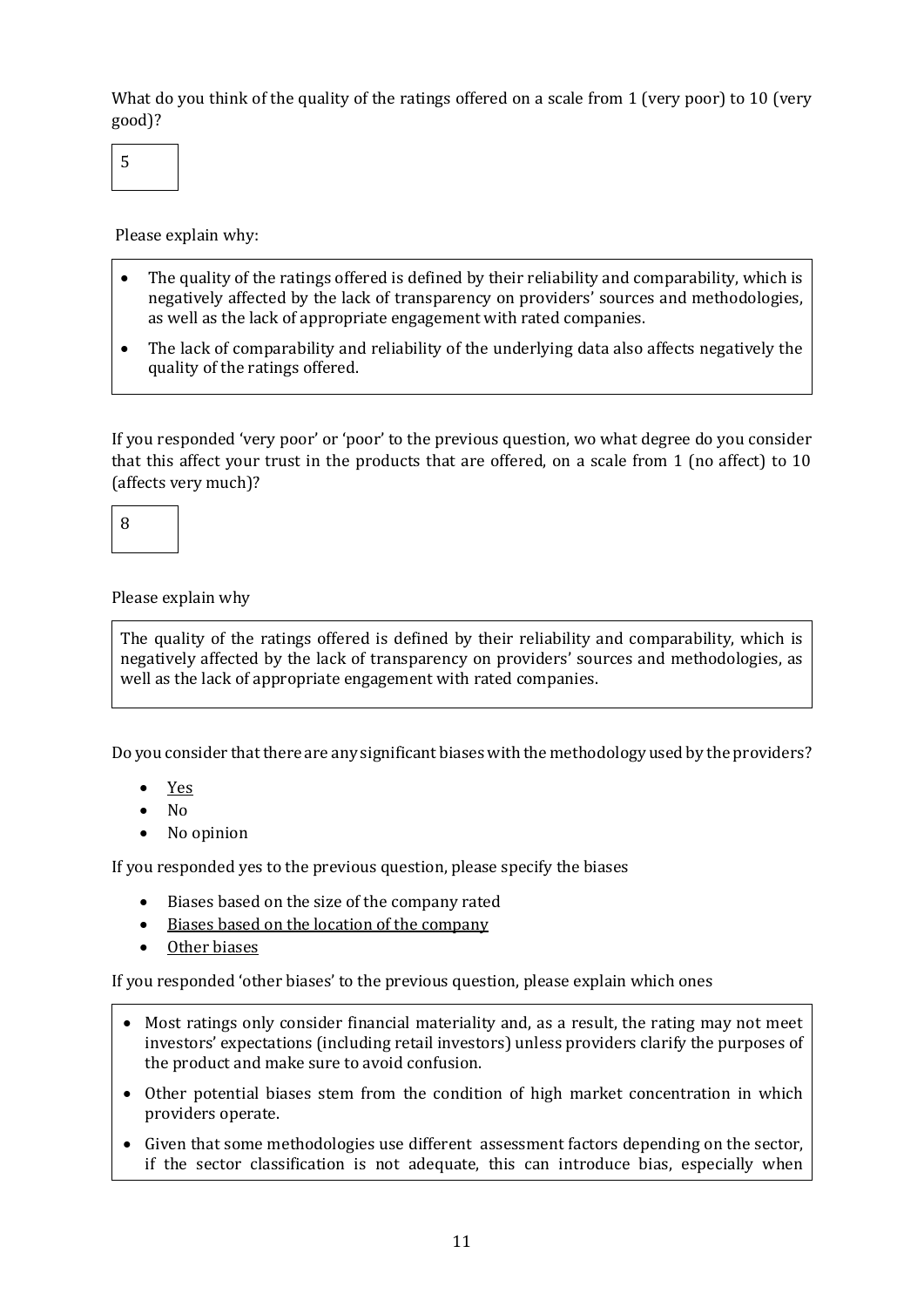comparing two companies that should be in the same sector, but are classified in different sectors and therefore assessed with different factors.

Do you think the current level of correlation between ratings assessing the same sustainability aspects is adequate?

- Yes
- No
- No opinion

To what degree do you consider that a low level of correlation between various types of ESG ratings can cause problems for your business and investment decision, as an investor or a rated company, on a scale from 1 (no problem) to 10 (significant problem)?

5

- A study by the MIT Sloan Sustainability Initiative found that correlation among traditional credit ratings was 0.92, but for ESG ratings it was much lower at 0.61.
- A low correlation level hinders comparability and may be detrimental to the rated company depending on which ratings investors use or external stakeholders consider.
- However, it should be noted that different ESG ratings typically aim to measure different types of ESG factors. Hence, there is legitimate reason for the lower correlations amongst them, compared to traditional credit ratings.

How much do you consider each of the following to be an issue, on a scale from 1 (no issue) to 10 (very significant issue)

| 10 | Lack of transparency on the methodology and objectives of the respective ratings     |
|----|--------------------------------------------------------------------------------------|
| 8  | The providers do not communicate and disclose the relevant underlying information    |
| 2  | The providers use very different methodologies                                       |
|    | ESG ratings have different objectives (they assess different sustainability aspects) |
|    | Other issue $(s)$                                                                    |

If you responded 'other issue' in the previous question, please explain which one(s)

- A low level of correlation is a problem where the methodologies adopted by providers are not clear and users are not able to weigh various factors according to their strategies. Correlation levels may also be affected by the availability of reliable and comparable ESG data from rated companies. Driven by investor pressure and disclosure requirements, a better flow of ESG information may contribute to improving correlation levels in the future.
- Low correlation could increase the risk for users, including investors, to select, for each company, the most favourable ratings that reinforce their strategies and decisions.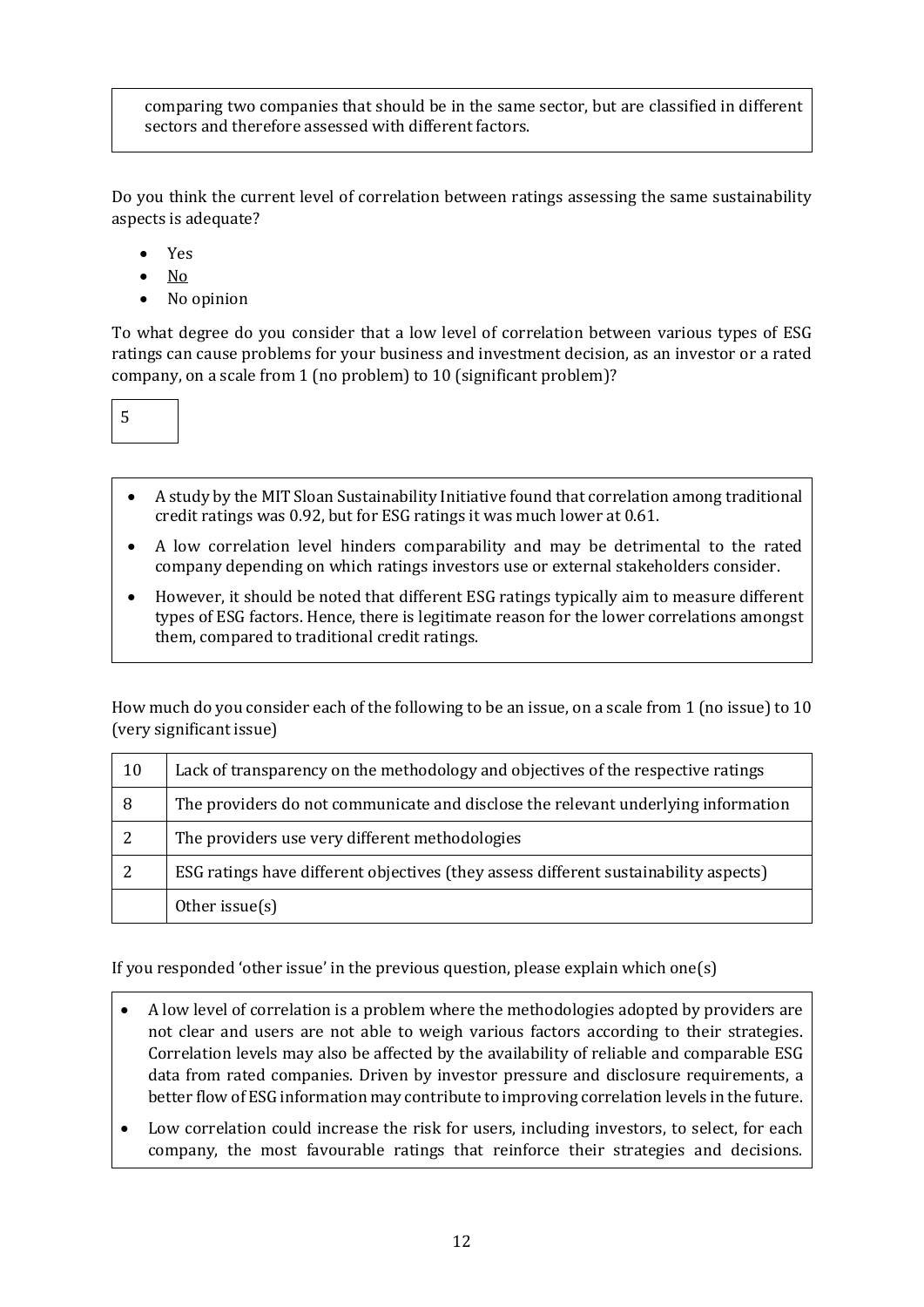However, cherry-picking may lead to mis-allocation of capital for financial institutions, and may expose end-investors to an increased risk of greenwashing.

• A major problem for many players remains the pricing policy of the ESG rating providers. This can be measured in particular by what we consider as forced sale of data. Some rating Agencies do not sell their data individually or in detail, and their price list only contains a few items on data on specific entities or geographies of a company. As a result, when a financial company has a portfolio of companies that are present in several locations and/or different sectors, it is obliged to buy the global database on these companies. For example, a user may have to buy the global database without being able to check the quality of the data beforehand.

Do you consider that a variety of types of ESG ratings (assessing different sustainability aspects) is a positive or negative feature of the market?

- Rather positive
- Rather negative

Please explain your response to the previous question :

- Providers seek to differentiate their products and, in turn, their rating methodologies. Notwithstanding the issues described above, a variety in the products being offered is beneficial to the functioning of the market and to foster competitiveness.
- Having various types of ESG ratings on the market is positive as ESG factors may be difficult to aggregate and E, S or G ratings may well complement ESG ratings. Depending on the issuer's strategy, E, S and G factors may have different levels of relevance. Dedicated ratings to the E, S, and G factors (or breaking down an ESG rating into these 3 factors) would allow more transparency / accuracy on the issuer's strategy and actual impact actions.
- Standards or rules should not undermine the current diversity of methodologies/focuses offered by ESG rating providers which is crucial for investors to inform their decision on which ESG data provider(s) to choose. Competitiveness should be maintained and stricter rules should not result in further concentration of these providers and reduced diversity.
- An Independent Oversight Committee could be implemented to provide the market with independent assurance that data and rating providers are meeting agreed best practices, serving the interests of their customers while treating issuers and other stakeholders fairly, with accuracy, integrity, and responsiveness. This framework would be like the one applied to the proxy advisor industry, for asset management activities.

To what degree do you consider this market to be prone to potential conflicts of interests on a scale from 1 (very little) to 10 (very much)?



If you responded 'yes' to the previous question, where do you see the main risks? (multiple choice)

- Where providers both assess companies and offer paid advisory services
- Where providers charge companies to see their own reports
- In the absence of separation of sales and analytical teams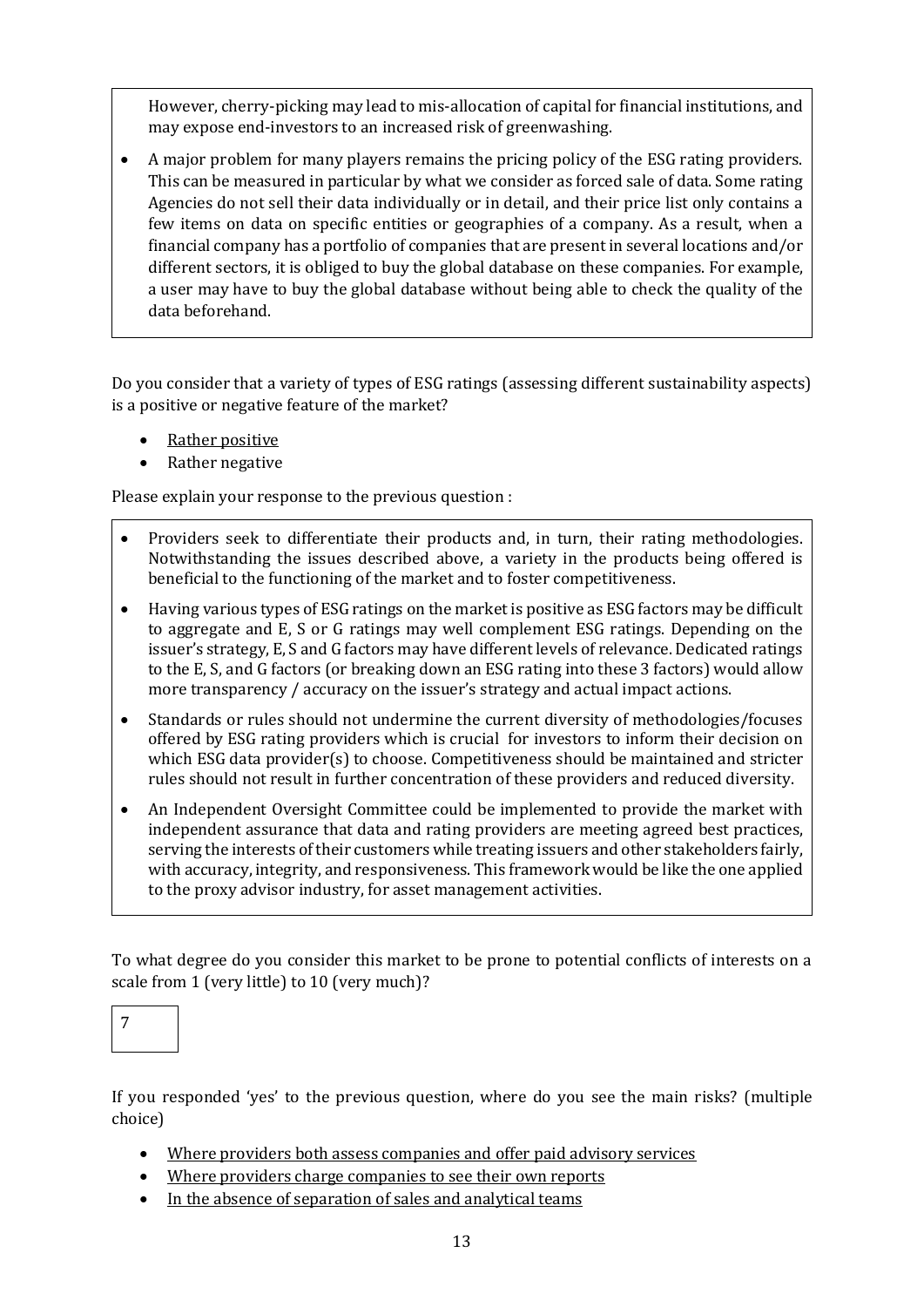- With the ownership system of some providers, where the parent company may exert undue pressure or influence on the research and recommendations that a ratings provider offers
- In the lack of public disclosure of the management of potential conflicts of interest
- Other conflict(s) of interest

If you responded 'other(s) conflicts of interest' to the previous question, please specify the additional risks you see

The offering of solicited and non-solicited ESG ratings by the same provider, as well as the offering of consultancy services for the same companies being assessed, may represent a potential conflict of interest. However, large ESG ratings providers have conflict of interest policies in place, in which they separate the operations of their rating and consultancy businesses.

To what degree do you consider that the ESG ratings market as it operates today allows for smaller providers to enter the market on a scale from 1 to 10 (1- hard to enter, 10 – easy to enter)?

5

What barriers do you see for smaller providers?

Covering an increasing number of issuers has become a key factor in choosing an ESG rating provider. The need to cover a large number of issuers can be a barrier for smaller providers. The development of AI technologies in data collection and processing may be a key factor from which smaller providers can benefit to remain competitive.

Smaller providers face many of the same issues as other small businesses, such as capital and brand/reputation building. Many smaller providers do not have the capabilities to provide coverage that companies require, however there is an opportunity for them to specialise in certain markets/sectors.

Do you consider that the market currently allows for smaller providers who are already present in this market to remain competitive on a scale from 1 (does not allow) to 10 (fully allows)?

5

To what degree do you consider the fees charged for ESG ratings to be proportionate to the services provided, on a scale from 1 (not proportionate) to 10 (very proportionate)?

4

• Ratings based on publicly disclosed data sourced from companies and put together by providers should have a certain pricing cap, while the data that is entirely formulated by the data provider themselves could be priced differently.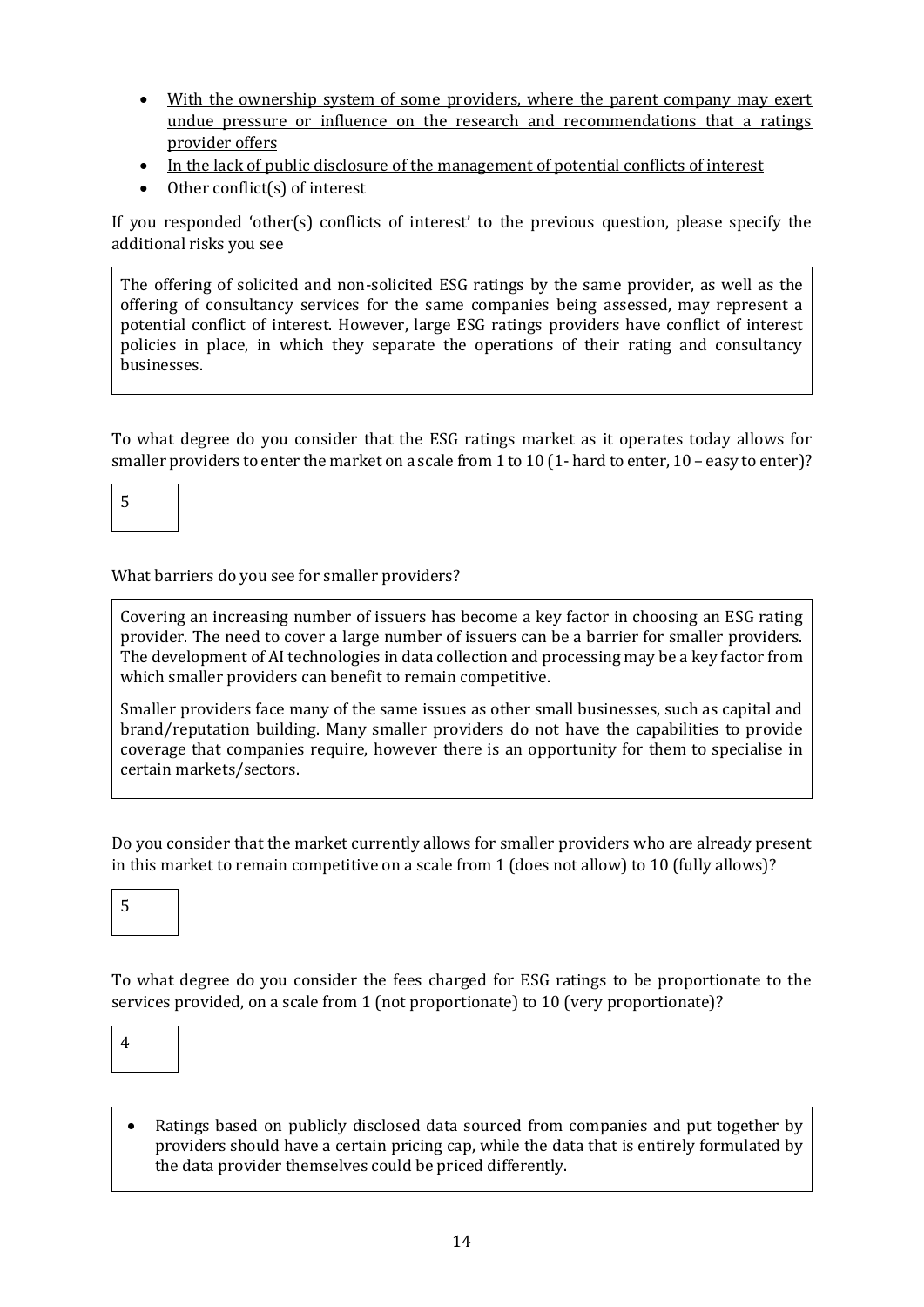- ESG vendors also sometimes repackage existing datasets to create new products, inducing investors into paying twice for the same underlying datasets.
- In addition, the providers offer different pricing methods some by package, some by location, some by number of users and some adopt a combination of these three methods. This makes it difficult to understand the true value/price of a product.

Do you consider that information on the fees charged by the providers is sufficiently transparent and clear?

- Yes
- $\bullet$  No
- No opinion

If you responded 'no' to the previous question, please specify what you consider should be the minimum information to be disclosed

- More transparency is required when it comes to costs and product offerings (especially scope and coverage).This information should be clearly communicated to potential clients to allow for fair comparisons of providers and products.
- Pricing packages and uses of the ratings can be very restrictive. Fees are based on each ratings use and are calculated in a way that is hard to map out and trace back. In addition, there is a lack of transparency about applied fees and tariff offers.
- We would like the following information on fees to be disclosed:
	- $\circ$  The mention of a notice period in case of changes to the essential qualities of the contract (such as tariffs) and that this should not be imposed without prior notice by the data providers.
	- o The mention in contracts of the notion of data re-use (data providers consider that re-use of their data - even after in-house processing - entitles them to charge not only their client [e.g. bank A] but also bank A's clients who benefit from its services). The mention of these elements in the information shared by the providers would put an end to arbitrary cost overcharges set up by the latter.

## **III. EU intervention**

In light of the current situation and recent developments of the ESG ratings markets, and the potential issues affecting it, this section aims to gather stakeholder views on the need and type of a possible intervention at EU level.

### **a) Need for an EU intervention**

Taking into account your responses to the previous sections, do you consider that there is a need for an intervention at EU level to remedy the issues identified on the ESG rating market?

- Yes
- No
- No opinion

Please explain why :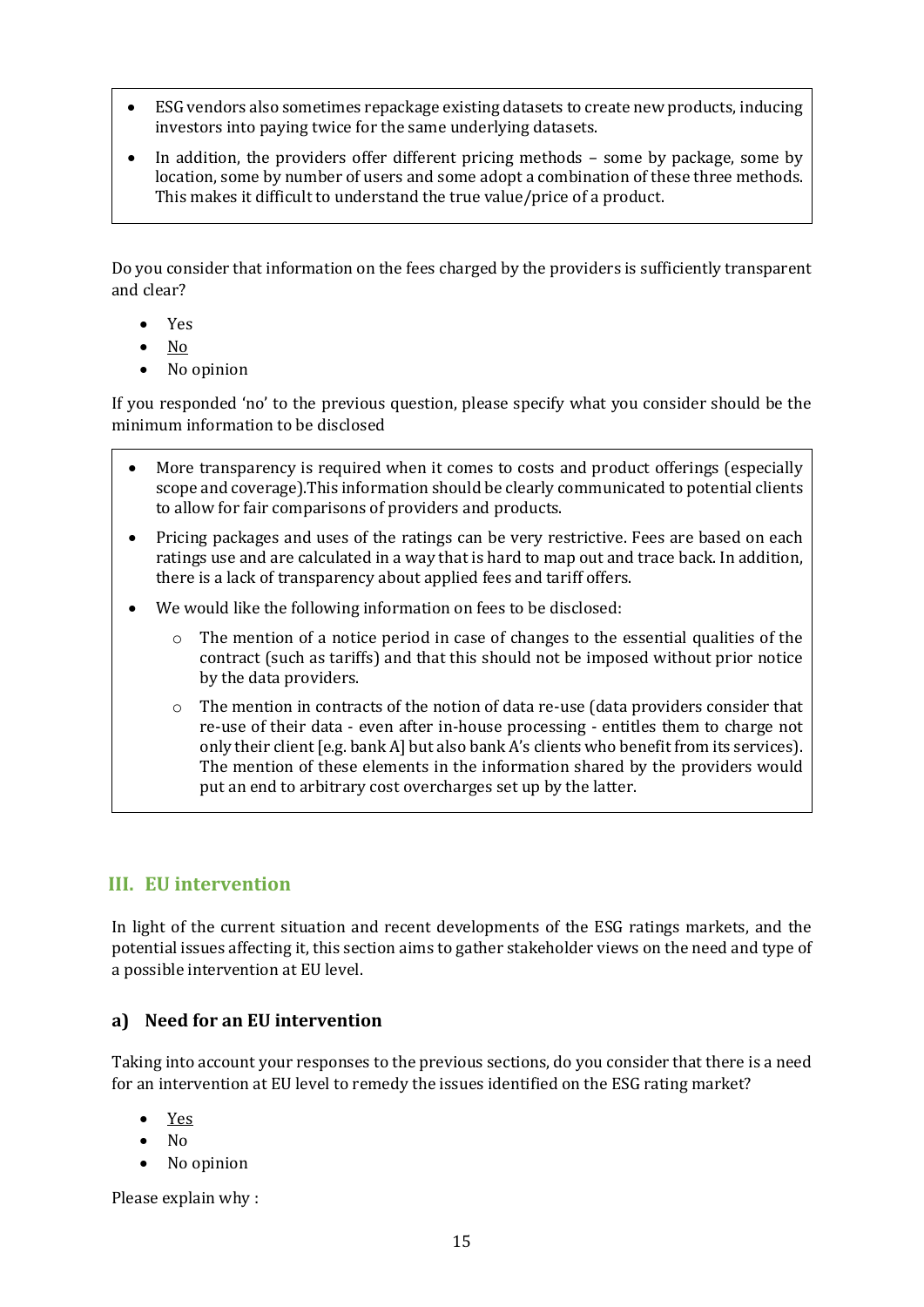- EU intervention should address in the short-term the issues described, through a common, harmonised and enforceable framework for transparency and governance and by drawing common definitions and best practices.
- Any measures should be developed in line with existing and upcoming sustainability disclosure requirements, and aim at improving the availability of reliable information.
- Guidelines should be effective and proportionate, ensuring the sector can continue to innovate and evolve alongside the market's understanding of sustainability issues.
- Measure should not prevent smaller or boutique providers, including NGOs, investor initiatives and semi-commercial operators, from participating in the market.
- It would be beneficial to expand ESMA's remits and set up a registration and supervision regime for ESG ratings providers.
- EU intervention should be coordinated with international bodies and, in particular, should be consistent with IOSCO's [recommendations](https://www.iosco.org/library/pubdocs/pdf/IOSCOPD690.pdf) for securities markets regulators. In principle, EU regulation should be widely aligned with international sustainability baseline standards and with future initiatives which can be put forward in other major jurisdictions (e.g. by the UK FCA).

If you responded yes to the previous question, what type of intervention would you consider necessary?

- Non-regulatory intervention (e.g. guidelines, code of conduct)
- Legislative intervention

If you responded yes to the previous question, what do you consider should be the prime focus of the intervention? (multiple choice)

- Improving transparency on the operations of the providers,
- Improving transparency on the methodology used by the providers,
- Improving the reliability and comparability of ratings,
- Clarifying what is meant by and captured by ESG ratings, to differentiate from other tools and services,
- Clarifying objectives of different types of ESG ratings,
- Improving transparency on the fees charged by the providers,
- Avoiding potential conflicts of interests,
- Providing some supervision on the operations of these providers,
- Other measures (please specify).

For each of the points you selected in the previous question, please explain what solutions and options you would consider appropriate

- Improving transparency on the methodology used by the providers: providers should be asked to publish information on the methodology used for their ratings in line with common transparency rules. Providers should ensure transparency on the results of their materiality assessment for each sector and rated company, which metrics have been selected as relevant, and what weight has been attributed to each of these.
- Improving the reliability and comparability of ratings: providers should be asked to specify the sources of data, the time stamp of the data, and whether the information have been provided directly from rated companies, are based on estimates, or have been collected from public sources. Providers should also specify the objectives and intended use of their products, for instance whether the product is measuring ESG risk or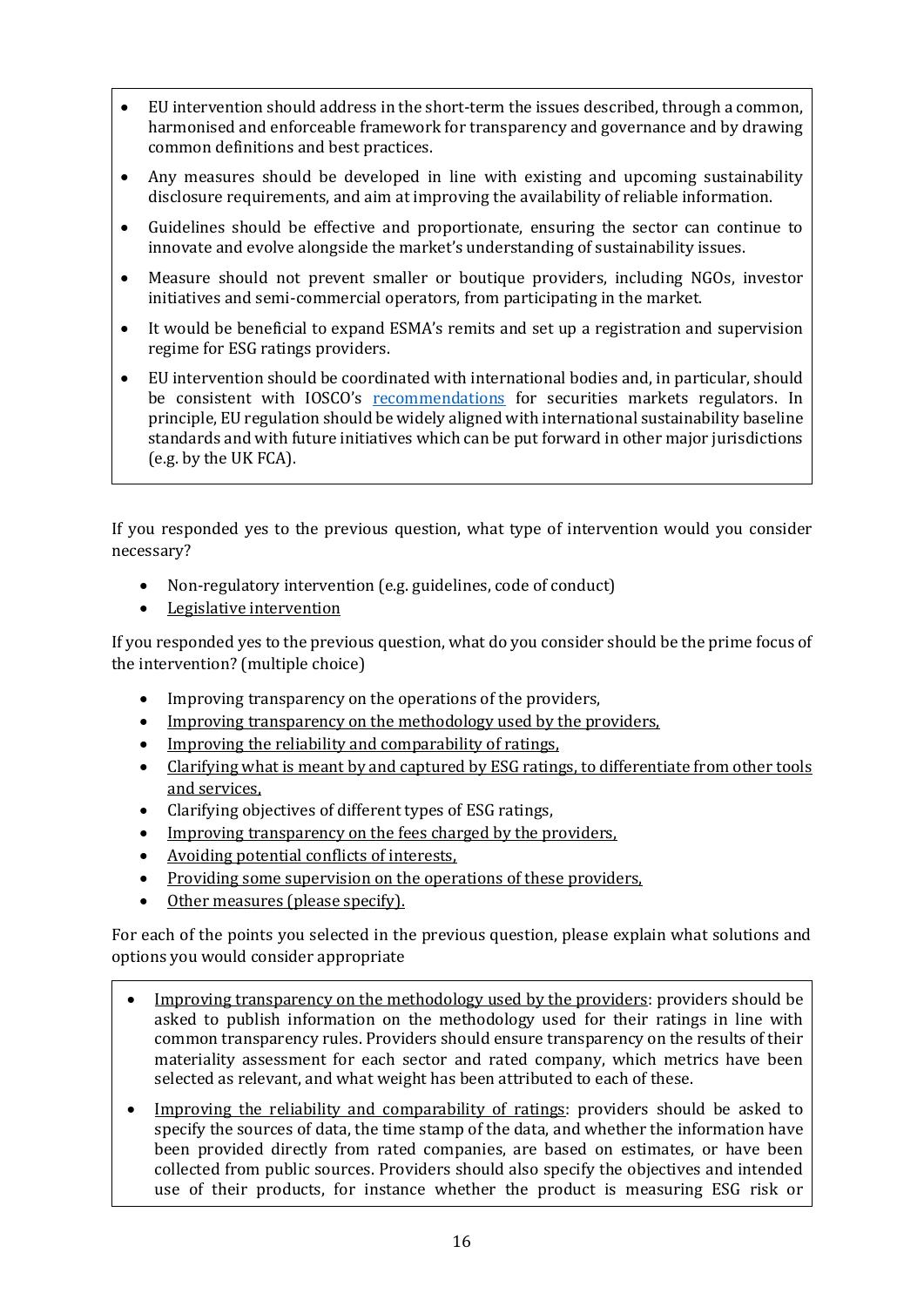sustainability impact. It would be preferable for ESG rating providers to make public the relative weight of the various indicators, the time span of the data used and the impact of relevant events such as controversies on the scores. In addition, explanations with respect to shortcomings of certain methodologies would be helpful for investors.

- Avoiding potential conflicts of interests: intervention could seek to introduce harmonised minimum disclosures on how providers identify and prevent potential conflicts of interest through their governance arrangements and enhanced transparency, including by ensuring a clear separation among the functions or departments involved in consultancy services and the analysts evaluating the companies.
- Providing some supervision on the operations of these providers: expanding ESMA's remits and set up a registration and supervision regime for ESG ratings providers.

If you responded 'other' to the previous question, please specify the other elements the intervention should focus on

• Fostering better governance and engagement with rated companies: EU intervention should draw best practices on the governance around the provision of ESG ratings.

Proportionate rules should spell out how rating providers engage with rated companies, with the aim to collect data directly, where possible, and complement scores with any relevant contextual information on the rated company's business and outlook.

Rules must also ensure that rated companies are given notice of unsolicited ratings being prepared or existing ratings being updated, while being offered sufficient time to provide precise data and relevant contextual information.

- Further, the involvement of the rated entities in the rating process should be strengthened and providers should ensure there are in places appropriate avenues for rated companies to review ratings before these are published. The opportunity for rated companies to respond and be given notice of a change to rating is essential and we believe this should be standardised across the ESG ratings market. As highlighted in our response, ESG ratings have increasing importance in driving financial flows / external reputation, making the need for (i) a notice requirement of unsolicited ratings being prepared or existing ratings being updated and (ii) the opportunity to respond to inaccuracies increasingly important.
- Communication of changes in ratings. From a user's perspective, in cases where an ESG rating score is changed for a company, we consider that EU intervention should look to apply transparency and communication similar to those that are mandated for CRA rating changes. If users / market participants are not reasonably notified of a change in ESG rating, this can lead to distortions within the market.

Do you consider that the providers should be subject to an authorisation or registration system in order to offer their services in the EU?

- Yes
- No
- No opinion

Please explain why :

We find it would be beneficial to expand ESMA's remits and set up a registration and supervision regime for ESG ratings providers.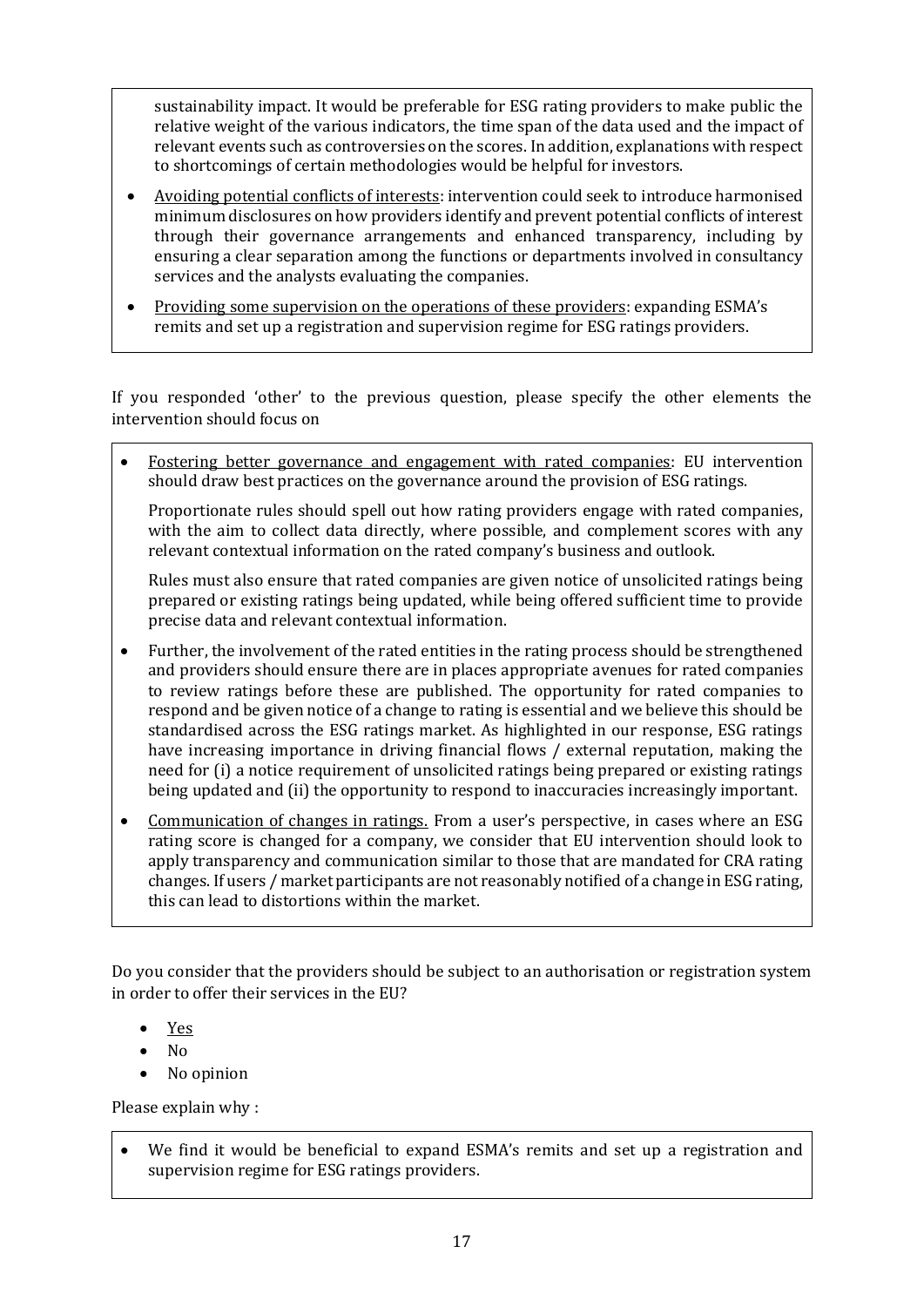- Registration is necessary for external ratings to be recognized in the wider EU legal framework.
- Authorisation or registration is a prerequisite for supervision. We think EU supervision by ESMA is necessary to ensure enforcement of EU requirements.
- Given the amount of ESG ratings providers currently in the market, it would be useful to know which are "authorised" to ensure credibility when choosing a provider.

Do you consider that the providers should be subject to an authorisation or registration system in order to provide ESG ratings on EU companies or non-EU companies' financial instruments listed in the EU even if they offer services to global or non-EU investors?

- Yes
- No
- No opinion

Please explain why

To enhance comparability among providers and a consistent application of transparency rules, an authorisation or registration system would also have to apply to providers rating EU companies or non-EU companies' financial instruments listed in the EU.

However, measures should not erect barriers for providers and, to ensure that also those offering services to global or non-EU investors can continue to provide ratings on EU companies and offer their products in the EU, proportionate measures such as a certification/endorsement regime like the one in place for CRAs should be adopted.

Do you consider that there should be some minimum disclosure requirements in relation to methodologies used by ESG rating providers?

- Yes
- No
- No opinion

Please explain why

- The introduction of minimum disclosure requirements in relation to methodologies used by ESG rating providers should be the prime focus of EU intervention. Transparency is needed to improve trust in, and reliability of, ESG ratings.
- Providers may be asked to publish information on the sources of data, the methodology used for their ratings and their fee structure in line with common transparency guidelines.
- Providers should consider labelling ESG ratings more clearly depending on what they rate (e.g., ESG risk ratings or ESG disclosure ratings) to address possible confusion among ratings measuring different things being called ESG ratings regardless.
- Providers should ensure transparency on the results of their materiality assessment for each sector and rated company, which metrics have been selected as relevant, and what weight has been attributed to each of these.
- Providers should disclose the policies they adopt to address conflict of interest.
- Additional key information needed are the following: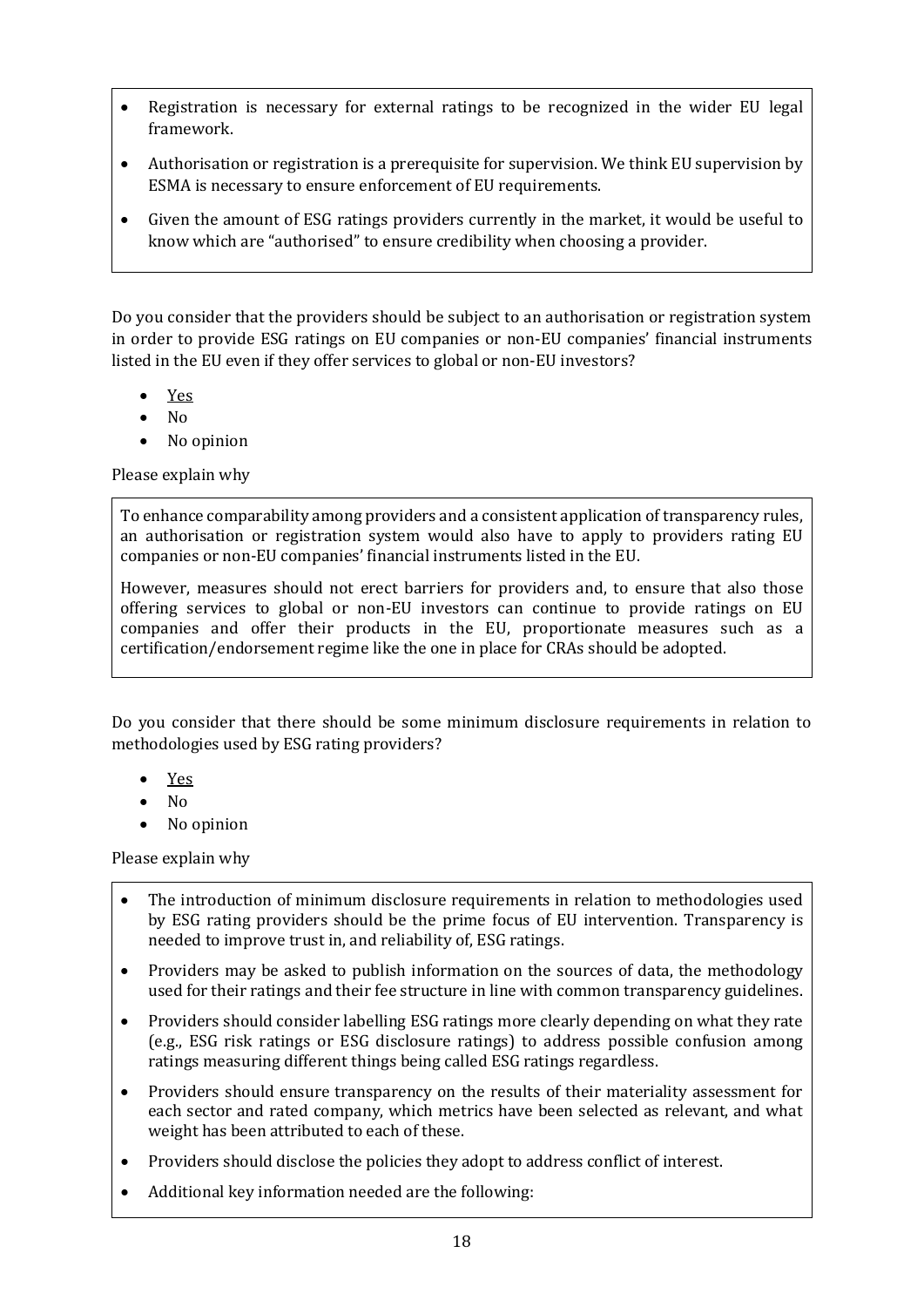- o The main sources of data used
- o The procedure to ensure the quality of the analysis and ratings, and the qualification of analysts (including knowledge of the local ecosystem);
- o The integration of national specificities / local ecosystem and rated company specificities into the analysis, including how it is taken into account;
- o The dialogue with the rated company

Do you consider that the providers should be using standardised templates for disclosing information on their methodology?

- Yes
- No
- No opinion

Please explain:

- It may be premature to introduce a mandatory, close-ended template for providers to disclose information on their methodology.
	- $\circ$  A one-size-fits-all template would not fit given the diversity of rating products offered by providers and with the pace of development of new products in the market.
	- o The red tape introduced by standardised templates may affect disproportionately boutique providers, or discourage possible new entrants in the ESG ratings market.
	- $\circ$  Regional and sectoral differences will also affect the classification of sustainable activities and the definition of transition paths and, in turn, rating methodologies.
- A voluntary, standardised template, part of a broader set of guidelines and based on a review of best practices, is the preferred option to enhance transparency and comparability while offering flexibility and maintaining a level-playing field.

Do you consider that the rules should be tailored to the size of the provider and hence have smaller providers subject to a lighter regime?

- Yes
- No
- No opinion

Should the providers located outside of the EU, not providing services to the EU investors but providing ratings of the European companies/financial products be subject to a lighter regime?

- Yes
- No
- No opinion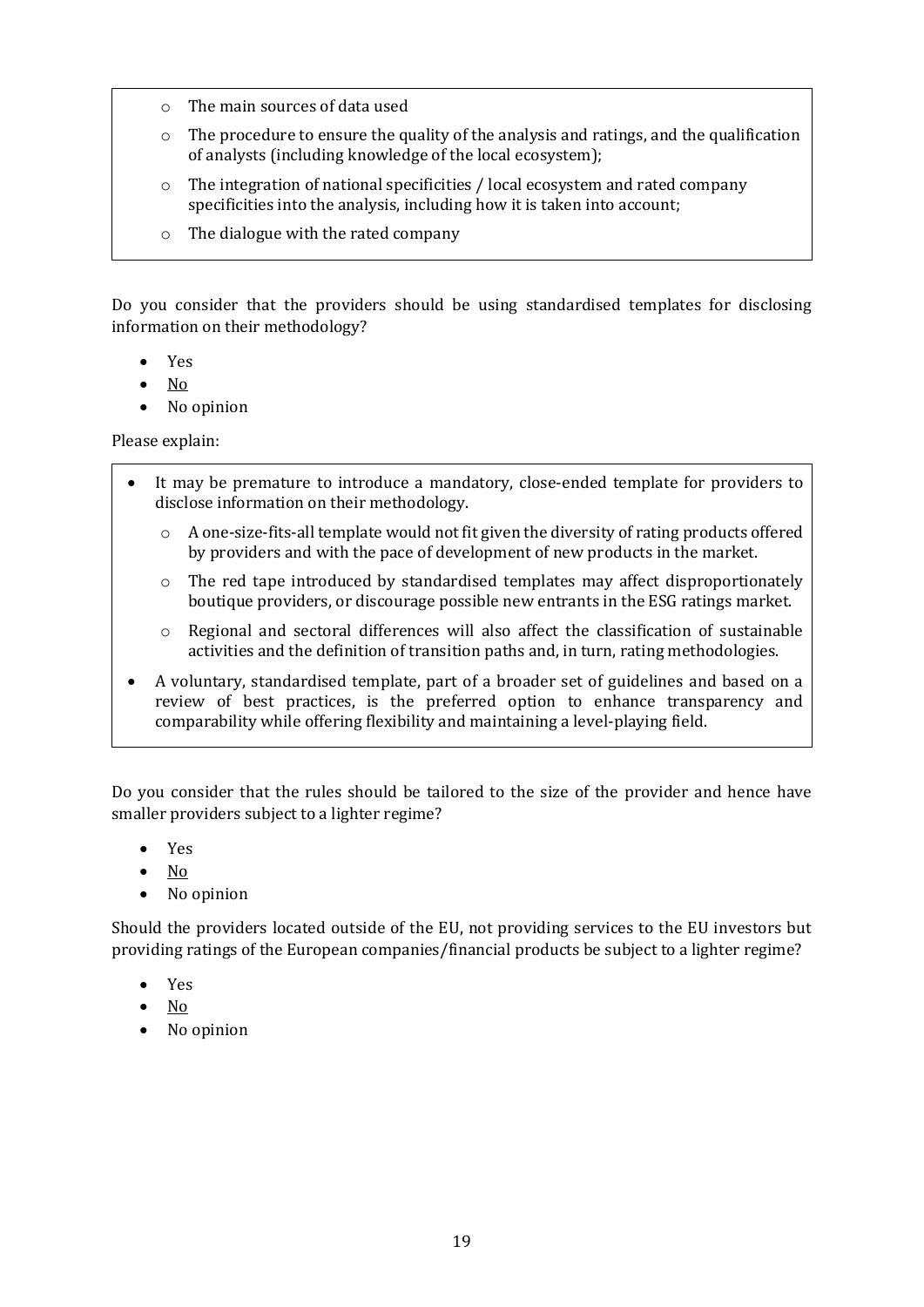## **PART B – INCORPORATION OF ESG FACTORS IN CREDIT RATINGS**

## **I. Questions to users of credit ratings**

Do you use credit ratings for investment decisions?

- Yes, as a starting point for internal analysis
- Yes, as one of many sources of information that influence investment decisions
- Yes, as a decisive input into an investment decision
- No
- Other

Do you use credit ratings for regulatory purposes (e.g. stemming from the Capital Requirements Regulation or Solvency II)?

- Yes
- No
- These requirements don't apply to me

Is it important for you to understand to what extent individual credit rating actions have been influenced by sustainability factors?

- Not important at all
- Slightly important
- Important
- Very important
- No opinion

Do you find information about the extent to which CRAs methodologies or the rating process incorporate sustainability factors sufficiently well disclosed?

- Yes
- No
- No opinion

### Please explain

While the methodologies are still not sufficiently well disclosed, we have seen a marked improvement over the past year due to pressure from asset owners.

Where do you look currently for the information on how ESG factors impact the credit rating? (multiple choice)

- Press release accompanying credit ratings
- Additional analysis and reports available to subscribers
- Additional information materials available publicly
- Description of methodologies or rating process for specific asset classes, sectors or types of entities
- Frameworks or documents describing general approach to incorporation of ESG factors in credit rating process
- I don't know where to find such information
- Other

If you responded 'other' please explain where: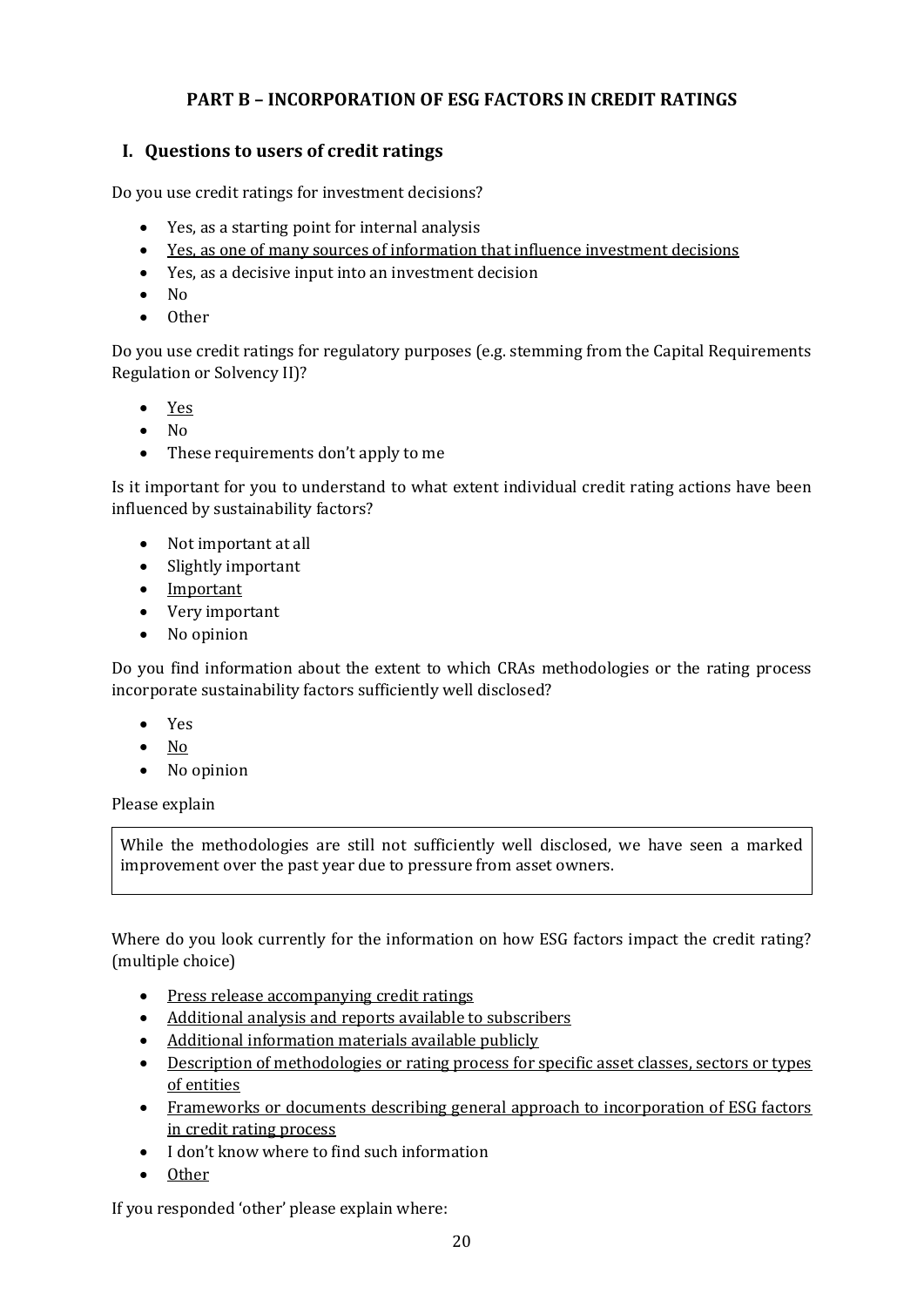Individual sessions/workshops with ESG rating agencies.

Does the level of disclosure differ depending on individual CRAs?

- Yes
- No
- No opinion

What are the trends on the market in relation to disclosure of information as to which credit ratings actions have been influenced by sustainability factors? (multiple choice)

- The level of disclosure has improved sufficiently since the entry into effect of ESMA guidelines (April 2020)
- In general the level of disclosure has improved sufficiently although some CRAs are lagging behind
- The overall level of disclosure is insufficient although some CRAs have sufficiently improved

The extent to which CRAs incorporate ESG factors in credit ratings depends on the asset classes methodologies and the importance assigned to the given factor by a CRA's methodology. In addition, some CRAs have developed overall frameworks explaining how they incorporate ESG factors in credit ratings across asset classes, some publish reports reviewing past credit rating actions or specific sections accompanying credit rating actions.

In your opinion, what are trends in the relation to the incorporation of ESG factors in the credit rating process and methodologies?

- CRAs have sufficiently improved the incorporation of ESG factors in their methodologies and rating process,
- In general CRAs have sufficiently improved the incorporation of ESG factors in credit ratings although some CRAs are lagging behind
- In general the development is insufficient although some CRAs have improved the incorporation of ESG factors in their methodologies and rating process,
- CRAs have insufficiently improved the incorporation of ESG factors in their methodologies and rating process

### **II. Questions on the need for EU intervention (all respondents)**

Do you consider that the current trends in the market are sufficient to ensure that CRAs incorporate relevant ESG factors in credit ratings?

- Yes
- No
- No opinion

Do you consider that the current trends in the market and application of ESMA guidelines on disclosure applicable to CRAs are sufficient to ensure understanding among users as to how ESG factors influence credit ratings?

- Yes
- $N<sub>0</sub>$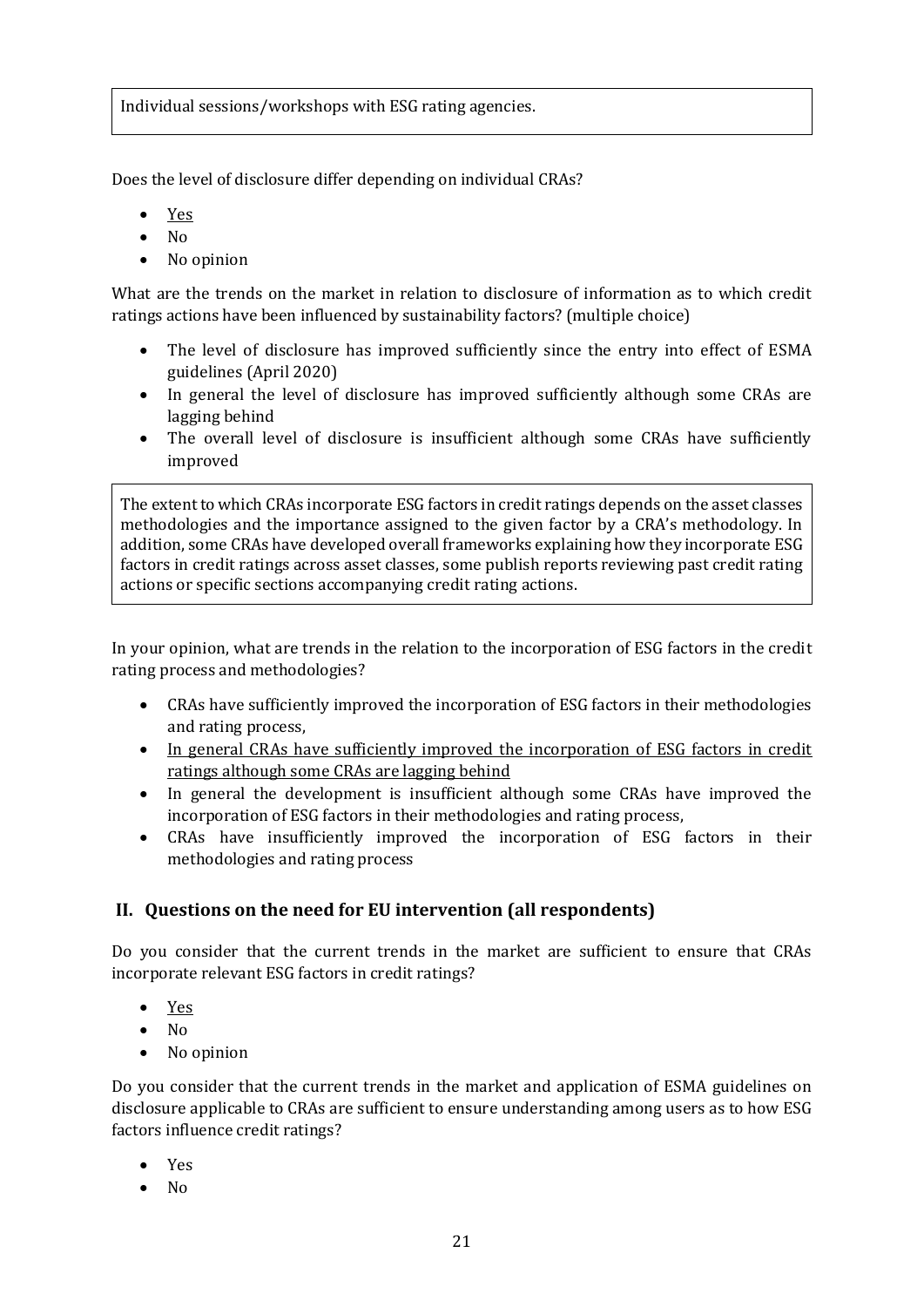• No opinion

If you responded 'no' to the previous questions, what type of intervention would you consider necessary? (multiple choice)

- Further detailing of ESMA guidelines on the disclosure of ESG factors in credit ratings
- Further supervisory actions by ESMA
- Legislative intervention.
- While improvements are insufficient, we do not see further scope for EU intervention
- Other, please specify

Regarding the possible regulatory intervention, what type of requirements do you find relevant? (multiple choice)

- Press releases: introduce mandatory requirements mirroring the provision of ESMA guidance on the disclosure ESG factors in credit ratings
- Press releases: in addition to the previous option require CRAs to publish information not only about the impact of ESG factors on credit ratings, but also the lack of it,
- Methodologies: require CRAs to explain the relevance of ESG factors in methodologies,
- Methodologies: require CRAs to take into account ESG factors where relevant,
- Other.

What kind of risks or merits of the EU intervention do you see?

- Provide further clarity on the impact of ESG factors on the creditworthiness of creditors and financial instruments
- More coherent approach of CRAs to the incorporation of ESG factors into credit ratings
- Concerns about too much prominence given to ESG factors
- Others

What would be the consequences of the lack of the EU intervention? (multiple choice)

- Market trends are sufficient to meet investors demands for information on the impact of ESG factors on credit ratings
- CRAs will respond to market pressure and ensure the incorporation of ESG factors in credit ratings
- The existing gap between approaches of CRAs to the incorporation of ESG factors in credit ratings will grow
- Concerns about the insufficient incorporation of ESG factors in credit ratings lack of understanding among investors why certain credit rating actions are not impacted by ESG factors